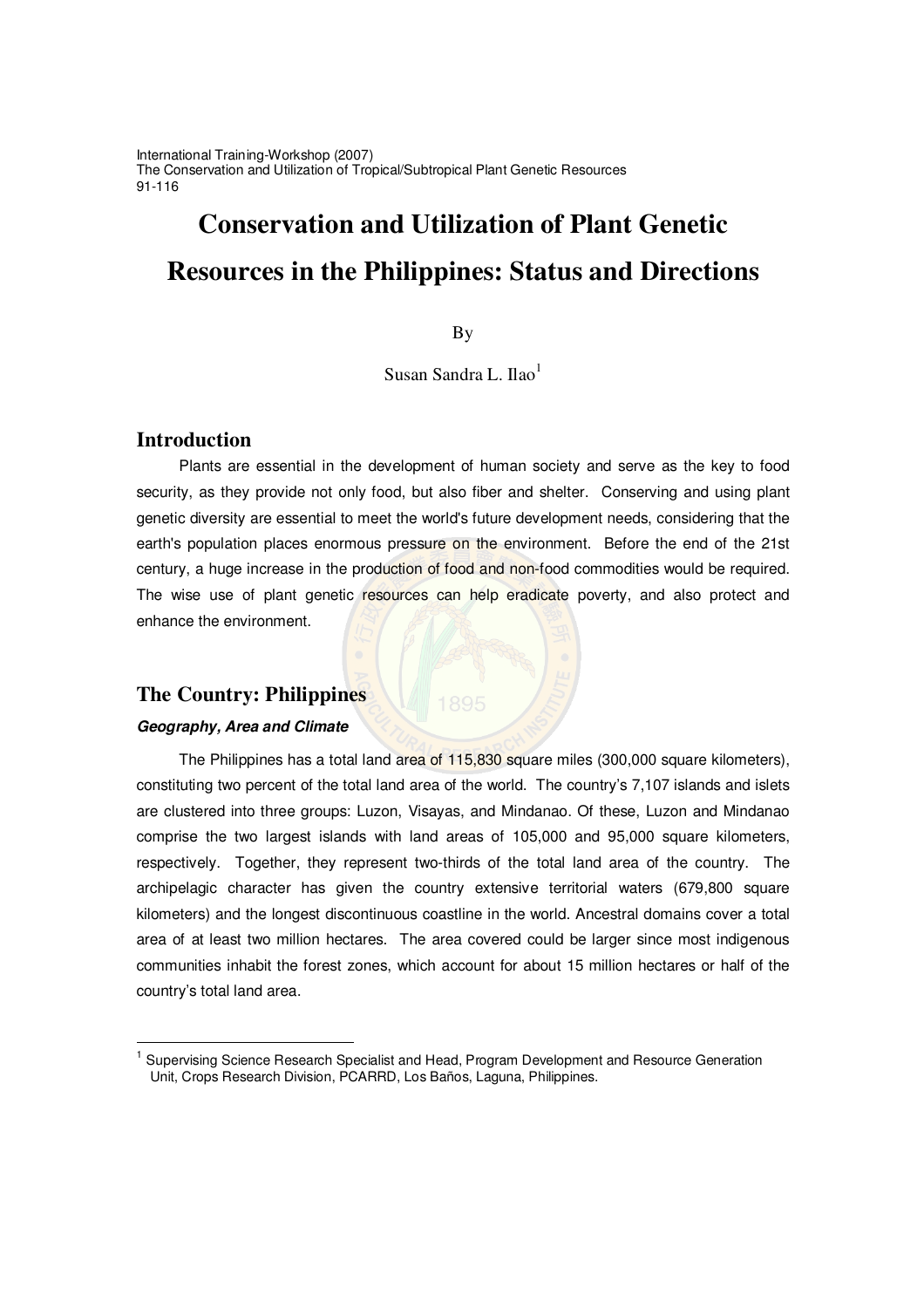#### 92 Susan Sandra L. Ilao

The country is part of the Southeast Asian region, and about 1,000 kilometers from the southeast coast of the mainland of Asia lying on the western margin of the Pacific Ocean. Its boundaries are formed by three bodies of water: on the west and north by the South China Sea, on the east by the Pacific Ocean; on the south by the Celebes Sea and the coastal waters of Borneo. The country's location makes it strategically important not only as meeting ground for various cultures but also as a distribution center of goods which include seeds in the region. Its abundant natural resources coupled with its location have attracted traders, explorers and adventurers for centuries. The legacy of these early visitors remains today, and manifested in the language, culture, ethnology, religion, architecture, and cultivated crops.

The climate of the Philippines is tropical and maritime. It is characterized by relatively high temperature, high humidity, and abundant rainfall. The mean temperature is between 25 to 27°C with a range of 21 to 34°C. The average monthly relative humidity varies between 71% in March and 85% in September. The country has two marked seasons, dry and wet on the western shores facing the South China Sea, where the dry season generally begins in December and ends in May, with the wet season covering the rest of the year. The dry season shortens progressively eastward, and the rain is heaviest along the eastern shores facing the Pacific Ocean. From June to December, typhoons frequently pass the archipelago at an average of 19 typhoons per year.

#### *Population*

The present population exerts tremendous pressure on the resources of the country. There are now about 84 million Filipinos, and the population is growing at a rate of 2.36% or 1.7 million births a year. The population of the Philippines is unevenly distributed throughout the islands due to the geographical, historical and social forces, and to the uneven development in the various regions of the country. This distribution affects the degree of exploitation of natural resources.

#### *Biodiversity*

The Philippines plays a vital role in preserving global species because of its status as a mega-diversity country and a biodiversity hotspot. As one of the 17 mega-diversity countries, it is one of the biologically richest in the world, with about 52,177 species of plants, animals and other life forms that are unique to tits territorial boundaries. More than half of the described species in the Philippines are endemic and cannot be found elsewhere in the world. According to Ong, *et al*. (2002) every parcel of land that is converted, cultivated, or developed will likely result in the loss of unique life forms found nowhere else on the planet. It is also the second smallest country in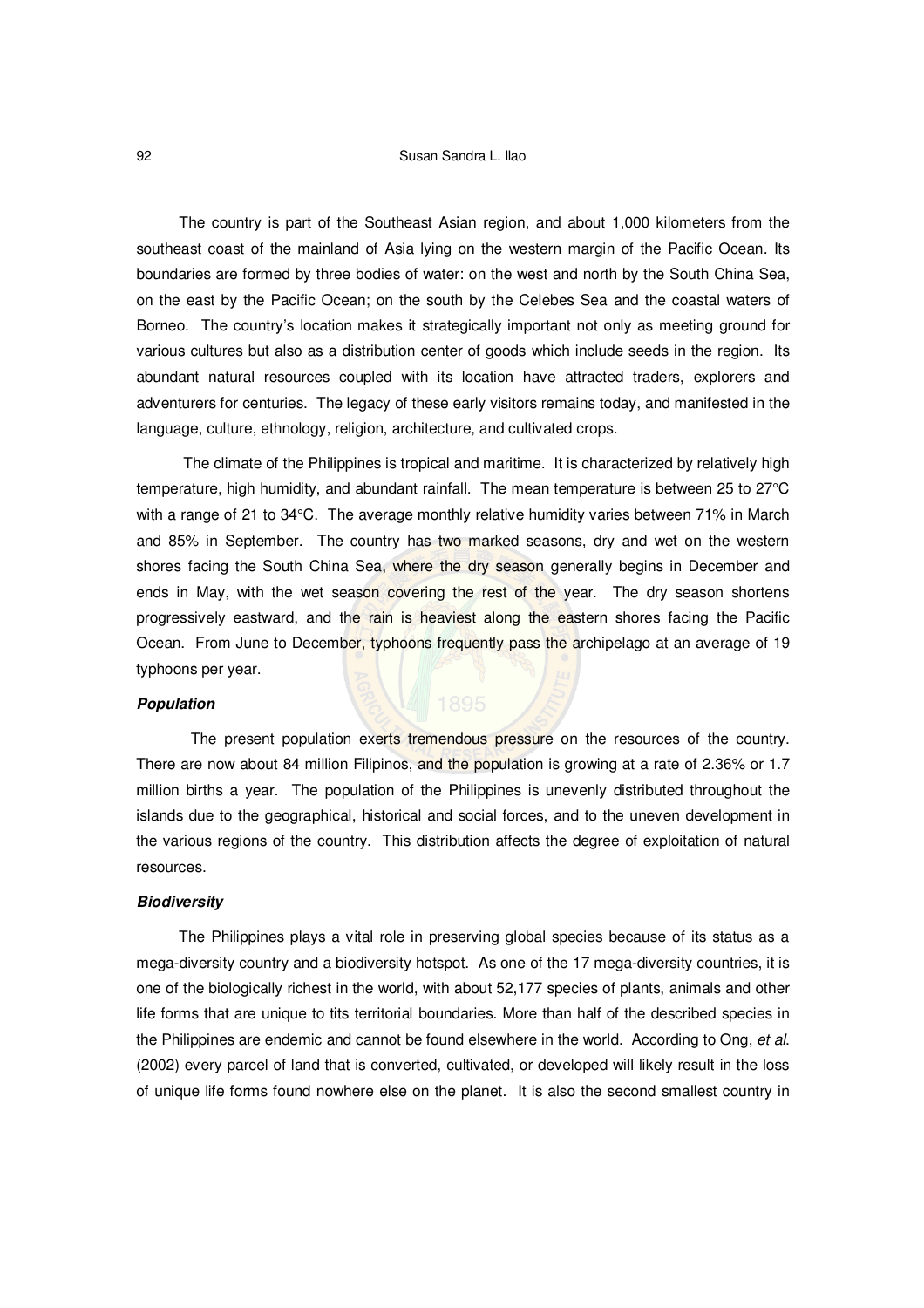that list, but the combination of its complex geological origins, fragmented layout, varying exposures to shifting winds and typhoons, peculiar rainfall distribution has given rise to the existing complex mix of ecosystems and habitat types.

However, as one of the 25 biological hotspots, only about 6% of its natural vegetation remains, and 499 species are listed in the 2004 IUCN Red List of Threatened Species (DENR, 2005). Of this number, more than half of the species are plants. There is a high rate of biodiversity loss due to high commercial and social demand, and the biodiversity is under constant threat of extinction from overharvesting or overcollection, pollution, widespread land conversion, urbanization, burgeoning population, and poverty.

# **PGR and Philippine Agriculture**

As in most of the tropics, the natural vegetation of the Philippines is highly diverse. It supports one of the world's richest floral communities. In many ways, the vegetation constitutes one of the country's greatest resources. Out of 4.5 million living species in the world, 1.4 million species of flora and fauna were given descriptive names by scientists and of these about 52,177 species have been identified in the Philippines. There are approximately 15,000 species of plants in the country composed of 8,120 species of flowering plants; 33 species are gymnosperms; 1,030 species of ferns and fern-allies; and 1,271 species of bryophytes. The International Union for the Conservation of Nature (IUCN) ranks the country as fourth in the world in terms of species diversity and endemism. More than 3,000 species in the country are utilized for food, feed, fuel, shelter, fiber, medicine, beverage and ornaments.

Philippine agriculture is mostly smallhold. However, there are large-scale plantations for the production of exportable products such as banana, pineapple, and papaya. It also has competitive advantage in trading traditional export products like coconut oil, sugar, and abaca. Although the Philippines is predominantly rural, majority of the population lives in urban areas. The agriculture-dependent households represent 40 percent of the total population, but accounts for over two-thirds of the poor. Poverty incidence among rural households is more than 50% compared with 26% among urban households.

Crop improvement and development continue to be the top priority of the different national commodity programs and these rely on plant genetic resources as initial building blocks of new and improved varieties. In the pursuit of attaining food security and agricultural self-reliance, the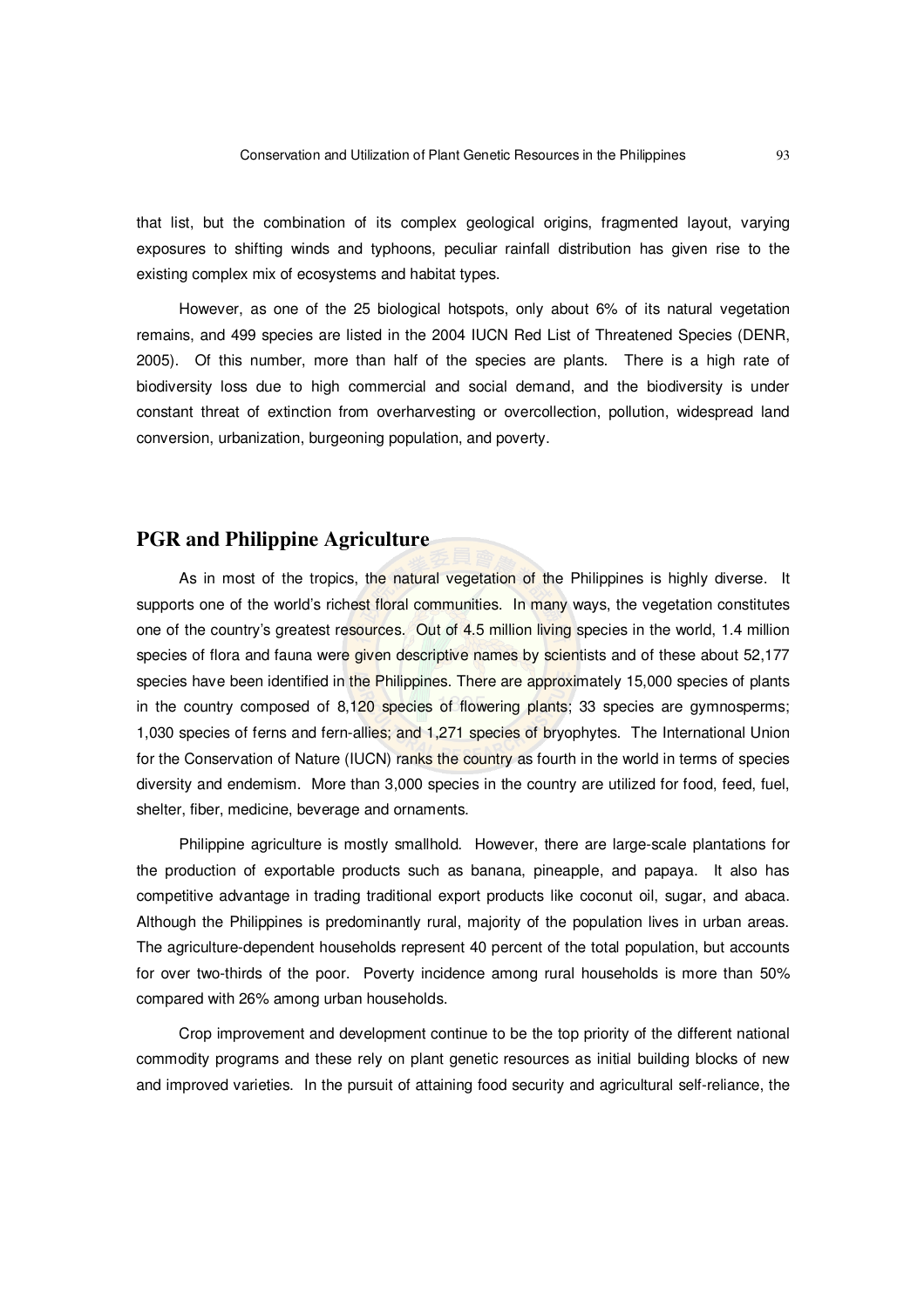importance of plant genetic resources as sources of novel genes becomes even more pronounced. Recognizing the value of plant genetic resources, efforts have been made to conserve these important resources for present and future needs. In an agricultural country like the Philippines, the performance of the economy depends ultimately on PGR, whether exotic or introduced.

## **Statu**

# **Management and Coordination of PGR Research**

As defined by IPGRI, PGR research involves exploring, collecting, characterizing and conserving plant genetic resources.

### *Institutional Structure*

National PGR research and undertakings in the Philippines are coordinated through three national agencies, namely the Department of Science and Technology (DOST), the Department of Agriculture (DA) and the Department of Environment and Natural Resources (DENR). Depending on the task or area of concern, such coordination is carried out by the Philippine Council for Agriculture Forestry an Natural Resources Research and Development (PCARRD) for the DOST, the Bureau of Agricultural Research (BAR) for the DA, and the Parks and Wildlife Bureau (PAWB) for the DENR.

Previously, a National Committee on Plant Genetic Resources (NCPGR) was created by DOST to oversee the National Plant Genetic Resources Program of the Philippines. The NCPGR operated from 1984 to 2000 through PCARRD, its commodity R&D teams, and various crop technical committees, with the National Plant Genetic Resource Laboratory (NPGRL) of the Institute of Plant Breeding (IPB) as secretariat. In 2001, upon the recommendation of an ad hoc committee to review NCPGR's mandate, the committee's coverage was expanded to include animal and microbial genetic resources. The NCPGR effectively filled in the gap of coordinating PGR activities even without an operational budget. Its activities were funded and coordinated by PCARRD-DOST.

Then, in 2001, the Philippine National Network for Plant Genetic Resources for Food and Agriculture (PGRFA) was established to sustainably manage and safeguard the country's PGR, through the Department of Agriculture and coordinated by the Bureau of Agricultural Research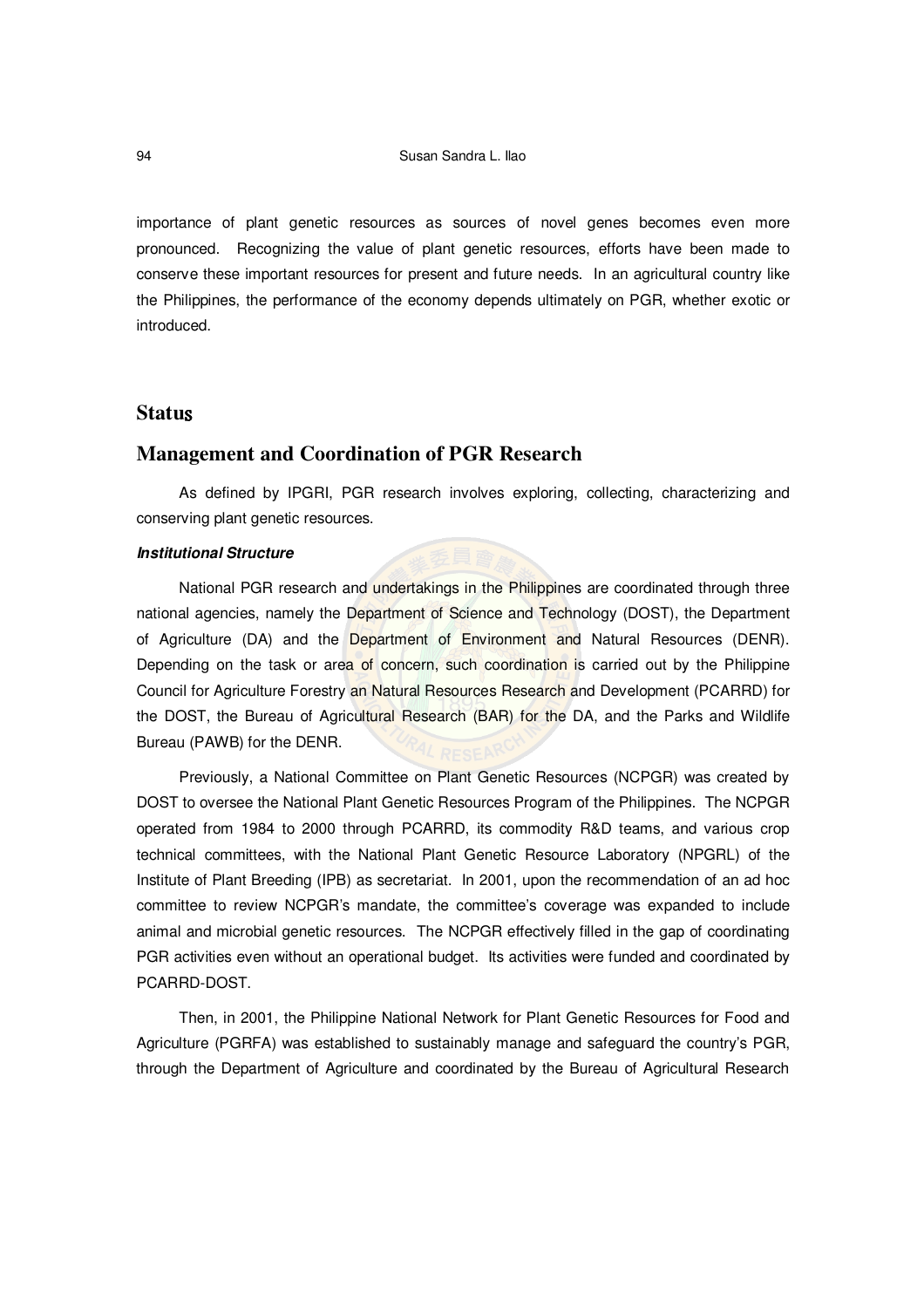(BAR). The Seed Industry Act of 1992 which served as the basis for the establishment of the National PGRFA Network spelled out the participation of PCARRD in its implementing rules and regulations as……"the PCARRD shall coordinate, evaluate, and monitor the research and development components of the Seed Program in line with the National Commodity R and D Programs". Part of the Seed Program relates to conservation and utilization of the plant genetic resources (Eusebio and Lopez, 2002). The PGRFA Network aimed to operationalize a national system for collecting, conservation, regeneration, multiplication, characterization, evaluation, documentation and utilization of PGR. The Network's role was to review existing programs and policies related to PGR conservation and utilization, develop and package national agenda for PGRFA and identify and substantiate the institutional capability of each member institution. The Bureau of Plant Industry under DA was the base of the PGRFA Network.

Further, at the DA, the Office of the Undersecretary for Policy and Planning coordinates activities related to policy. To accomplish the task at hand, this office taps PGR experts from various institutions on an on-call basis. The experts do their best to fulfill their assigned tasks, but the strength and validity of the output reflects the composition of the expert group.

Different institutions in the Philippines continue to make deliberate efforts to collect and maintain plant germplasm as part of their crop improvement programs; these institutions are members of the National Agriculture and Resources Research and Development Network (NARRDN). But for national initiatives on PGR related to agriculture and food, the National Plant Genetic Resources Laboratory (NPGRL) of the Institute of Plant Breeding (IPB), the University of Philippines, Los Baños (UPLB) is the national center for conservation and utilization of important and potentially useful agricultural crops. As such, NPGRL has the mandate to conserve the endemic and introduced PGR, provide plant breeding projects and programs in the national research system with a broad genetic base for crop improvement, and monitor and coordinate national effort in the collection, conservation, utilization and exchange of PGR.

#### *PCARRD and its R&D Network*

PCARRD participates actively in PGR research management, specifically in monitoring and evaluation; proposal packaging, evaluation and funding; resource generation and collaborative linkages. PCARRD is one of the sectoral councils under the Department of Science and Technology. IT is the government arm that plans, coordinates, monitors, and evaluates the national R&D directions and efforts in agriculture, forestry, and natural resources sectors. Its primary clients are member-agencies of the National Agriculture and Resources R&D Network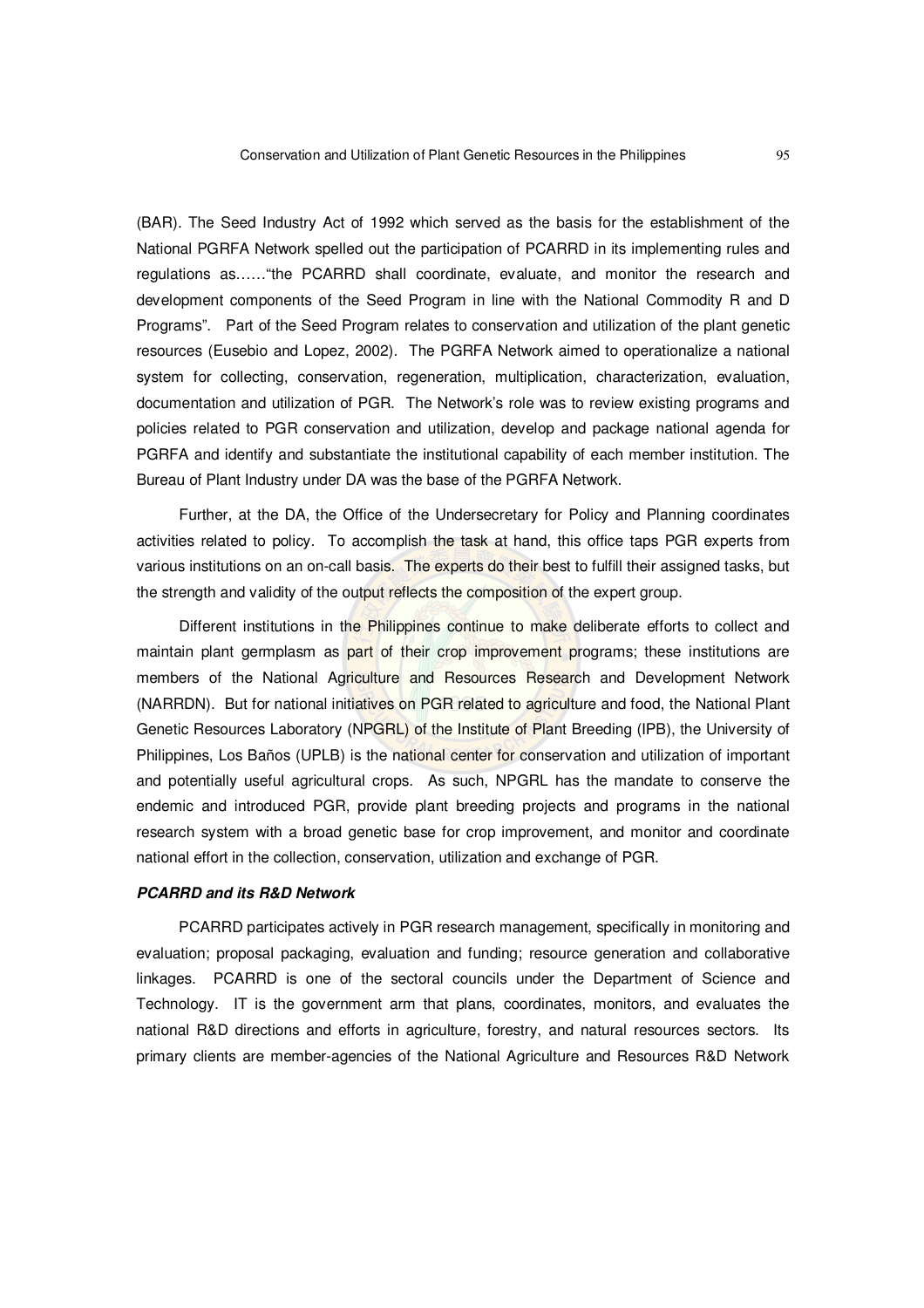and the regional R&D consortia. Other key clients include policy makers, R&D workers, nongovernment organizations (NGO), local government units, and the private sector.

### *International Initiatives and Collaborative Linkages*

From the perspective of international initiatives, compliance with the Convention on Biological Diversity (CBD), particularly concerns relating to the environment and biosafety, are undertaken and spearheaded by the Department of Environment and Natural Resources (DENR), through the Parks and Wildlife Bureau (PAWB). On the other hand, food and agriculture concerns of the FAO are undertaken and spearheaded by the Department of Agriculture (DA), through the Office of the Use for Policy, Planning Research and Regulation.

Collaborative arrangements are facilitated through networking. Networks provide a mechanism for sharing information/knowledge and germplasm, transferring technology and standardizing procedures, as well as in undertaking collaborative R&D programs, including capability building. The crop germplasm networks facilitate the standardization of germplasm collection, maintenance, evaluation and documentation, and also enhance capacity building that includes exchange of experts/scientists and upgrading of facilities. Networks also help delineat responsibilities and optimize the use of available financial and material resources (Escaño and Tababa, 1997).

In the Asian region, a network, like the Regional Cooperation in Southeast Asia for Plant Genetic Resources (RECSEA-PGR), provides an appropriate and excellent avenue for translating the Global Plan of Action into specific and regional concerns. RECSEA was established in 1977. It is a network envisioned to protect and harness the plant genetic resources diversity in SEA for food, nutrition and health; poverty reduction; and sustainable environment protection. Guided by the principle that collaboration among member countries in the utilization of PGR for the wellbeing of the region and humankind is essential, RECSEA-PGR operates in accordance with each country's legislations and commitment to international agreements on PGR. RECSEA-PGR builds and enhances the national research capacity of member countries through collaboration in and support for database development and sharing, exchange of experts, and policy advocacy. Likewise, RECSEA-PGR develops and implements a resource mobilization strategy and establishes effective linkages with regional and international organizations.

Moreover, like most countries in the region, the Philippines is a member of several networks involved in PGR collecting or other PGR-related activities. The base institutions of these networks also take part in providing services to the management of the collections. These networks and institutions are the following: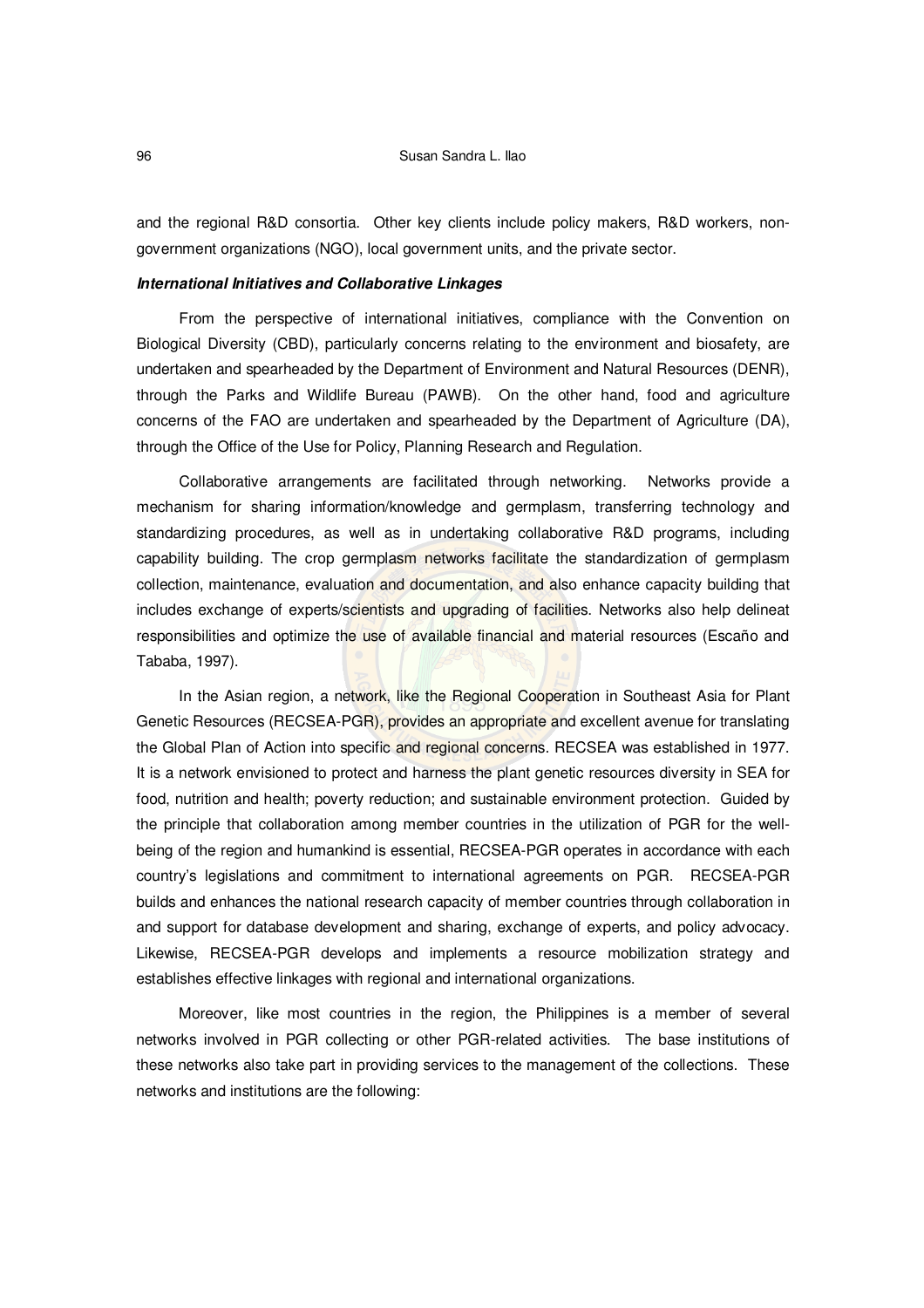- 1. AVRDC Asian Vegetable Network (AVNET), Allium Network
- 2. ICRISAT Cereals and Legumes Asian Network (CLAN)
- 3. IPGRI/INIBAP/BAPNET Musa Germplasm
- 4. CIP/UPWARD Asian Network on Sweet Potato Genetic Resources (ANSWER)
- 5. IRRI International Network for Genetic Evaluation of Rice (INGER)
- 6. IPGRI International Coconut Genetic Resources Network (COGENT)

The Philippines also links with CIMMYT for corn germplasm and information exchange, and is a member of the Council of Partnership for Rice Research in Asia (CORRA) which is a joint initiative to strengthen partnership among rice research systems in Asia.

The scope of collaborative arrangements include: planning and implementation of R&D projects; capacity building through exchange of scientists, participation in scientific and technical activities of mutual interest such as symposia, trainings/workshops, conferences, R&D projects; exchange of germplasm/genetic or plant materials, scientific/technical literature, information, methodology genetic/ plant materials required for the collaborative projects.

# **Current and New Undertakings**

Conservation in simple and practical ways had been ongoing for ages, as reflected in the way the indigenous people cultivate and protect the plants identified and selected by their forefathers for several generations.

The government's PGR conservation activities are conducted within the respective institutional mandates. Special projects in collaboration with local and foreign donors and counterpart scientists in other countries/regions augment and complement ongoing conservation efforts. There are specialized agencies that have the mandate to develop specific crop-based industries, and identified to conduct R&D functions, and they are able to focus their PGR activities through a regular program on collecting, maintenance, characterization and evaluation of their priority crops. However, the scope, extent and duration of these efforts usually depend on the availability of funding.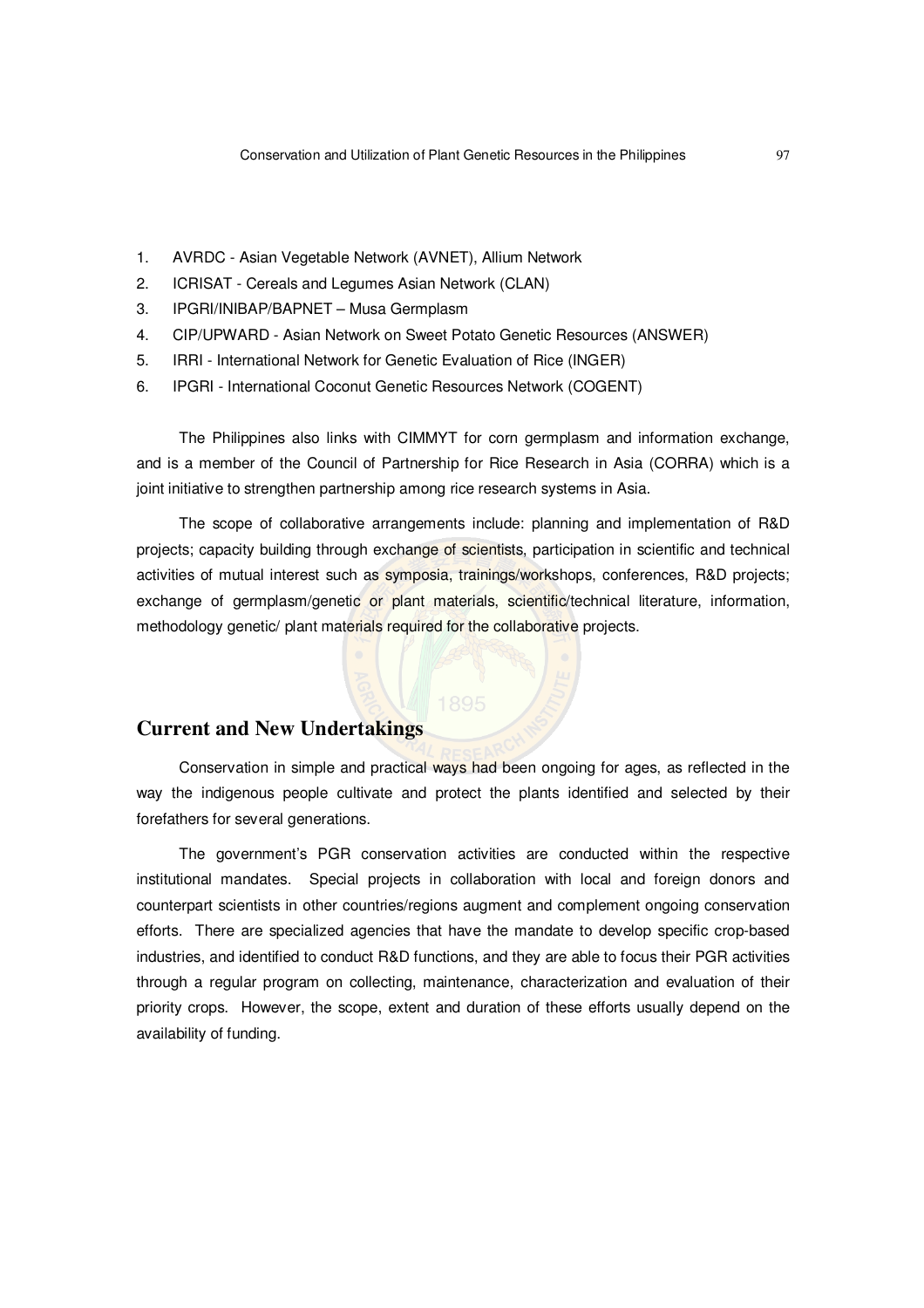#### *PGR Collecting, Characterization and Evaluation, Documentation and Utilization*

Existing Philippine collections (Table 1) are conserved by 45 institutions. Majority are seeds maintained in cold storage facilities while the asexually propagated species are maintained in field genebank and through *in vitro* conservation.

Of the total PGR accessions, 90% have complete passport data. Characterization and evaluation of the accessions are still being completed; currently only 40% have been characterized morphologically, 3% using biochemical and 7%, molecular markers. Diversity assessments using micro-satellite markers (simple sequence repeats) have been conducted in coconut in field genebank and farmers' fields. NPGRL (2004) reported that 60% of the total Philippine collections were evaluated against biotic and abiotic stresses; only NPGRL has data on indigenous knowledge (20% of the collections), and on distribution (only 20-30%).

| <b>Crop Group</b>           | <b>Number of Species</b> | <b>Number of Accessions</b> |
|-----------------------------|--------------------------|-----------------------------|
| v.<br>Cereals<br>$\bigcirc$ | $\overline{4}$           | 9,700                       |
| Food Legumes                | 30                       | 15,926                      |
| Forage/pasture              | 1895                     | 27                          |
| Plantation/Industrial crops | 55                       | 4,890                       |
| Root Crops                  | 13                       | 3,969                       |
| <b>Medicinal and Spices</b> | 98                       | 793                         |
| <b>Fruit trees</b>          | 138                      | 2,970                       |
| Nut trees                   | 13                       | 257                         |
| Ornamentals                 | 196                      | 3,224                       |
| Botanical collection        | 75                       | 75                          |
| Vegetables                  | 115                      | 13,067                      |
| Unknown species             |                          | 8,636                       |
| Total                       | 744                      | 64,351                      |

Table 1. National germplasm collection in Philippines.

Source: NPGRL, 2004.

Utilization of germplasm materials is basically through requests by research institutions in their R&D activities and crop improvement programs, for the development of improved varieties and the selection of outstanding genotypes. The varieties released by these programs are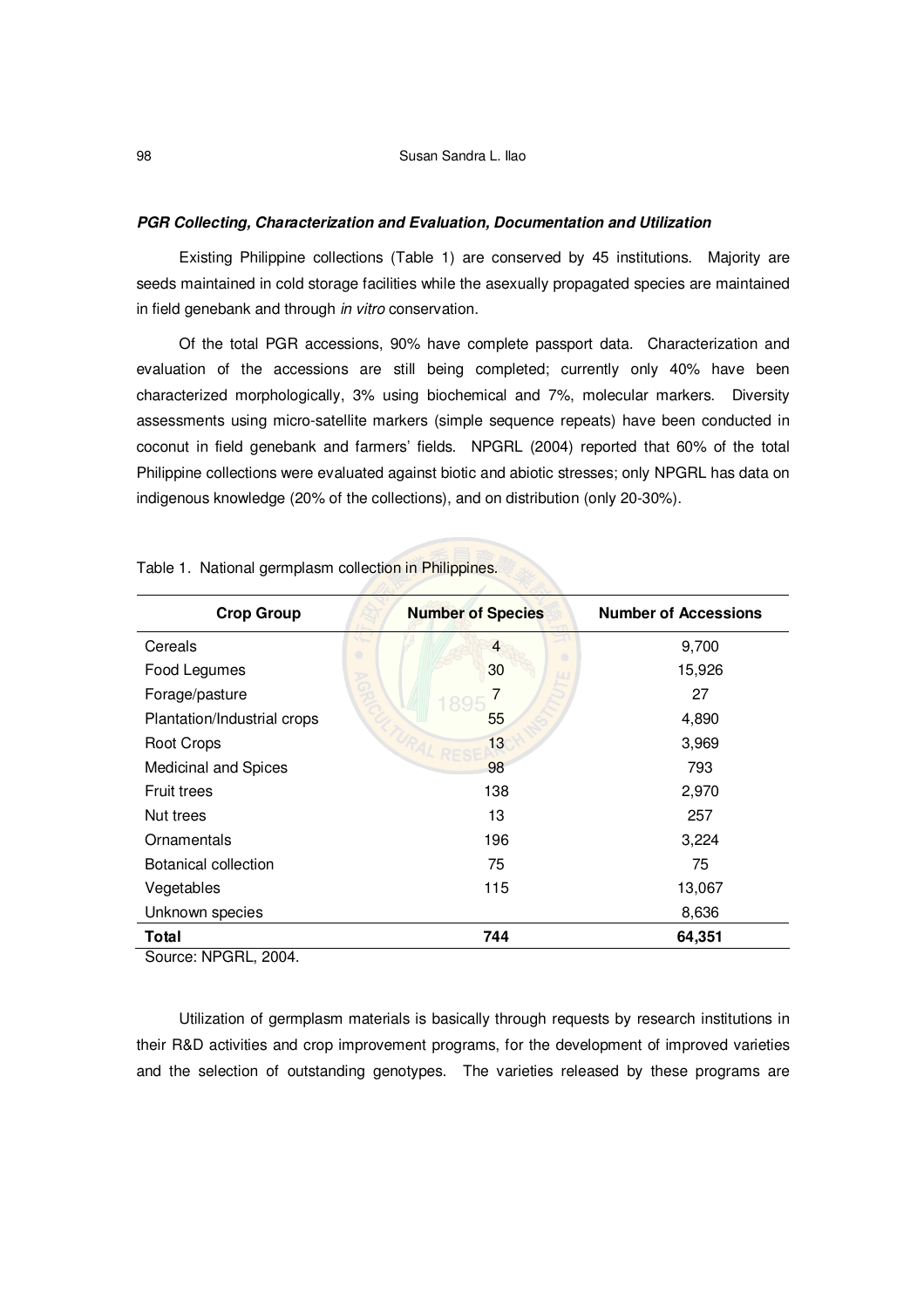ultimately used by small farmers and other resource users in the communities, both locally as well as in other Asian countries. End-users of these germplasm materials consist of students, farmers, international research institutions, and other private entities.

### *NPGRL*

In pursuit of its functions, the NPGRL holds 644 accessions consisting of cereals, legumes, forage and pasture crops, fruit trees, legumes, plantation/industrial crops, root crops, ornamental crops, medicinal spices, and vegetables. A large proportion of this collection, estimated at 75%, is of local origin. For several crops (except rice), it is the NPGRL as national center for conservation and utilization of important and potentially useful agricultural crops, that conserves germplasm under cold storage for long- and medium-term seed conservation, characterization (morphological, cytological, biochemical, and molecular levels), documentation, and utilization, maintains *in vitro* conservation in the laboratory, and maintains field gene bank for selected crops.

The NPGRL holds an extensive collection of maize with over 2,400 accessions, 49% of which are collected locally and representing unique germplasm of the crop that are now difficult or impossible to find in the farmers' fields. A great majority of its germplasm collection of vegetables consists of indigenous species and collected from farms and other habitats all over the country, as well as vegetable germplasm from Thailand, Laos, Cambodia, Vietnam, Bangladesh, and South Korea. Majority is the world base collection center for germplasm of winged bean (*Psophocarpus tetragonolobus*), snake gourd (*Trichosanthes* spp.), bitter gourd (*Momordica charantia*), and wax gourd (*Benincasa hispida*).

NPGRL also holds the duplicate world collection of mungbean (*Vigna radi*ata) totaling 6,889 accessions, the duplicate Asian collection of tomato (*Lycopersicon lycopersicum*) with 4,751 accessions, and the country's largest collection of tropical fruits and nuts, including mango, banana, pili (*Canarium ovatum* Engl.) , and over 100 species of endemic or indigenous fruit and nut trees.

#### *Other Institutions*

Examples of institutions providing conservation of priority collections for selected crops are elucidated below: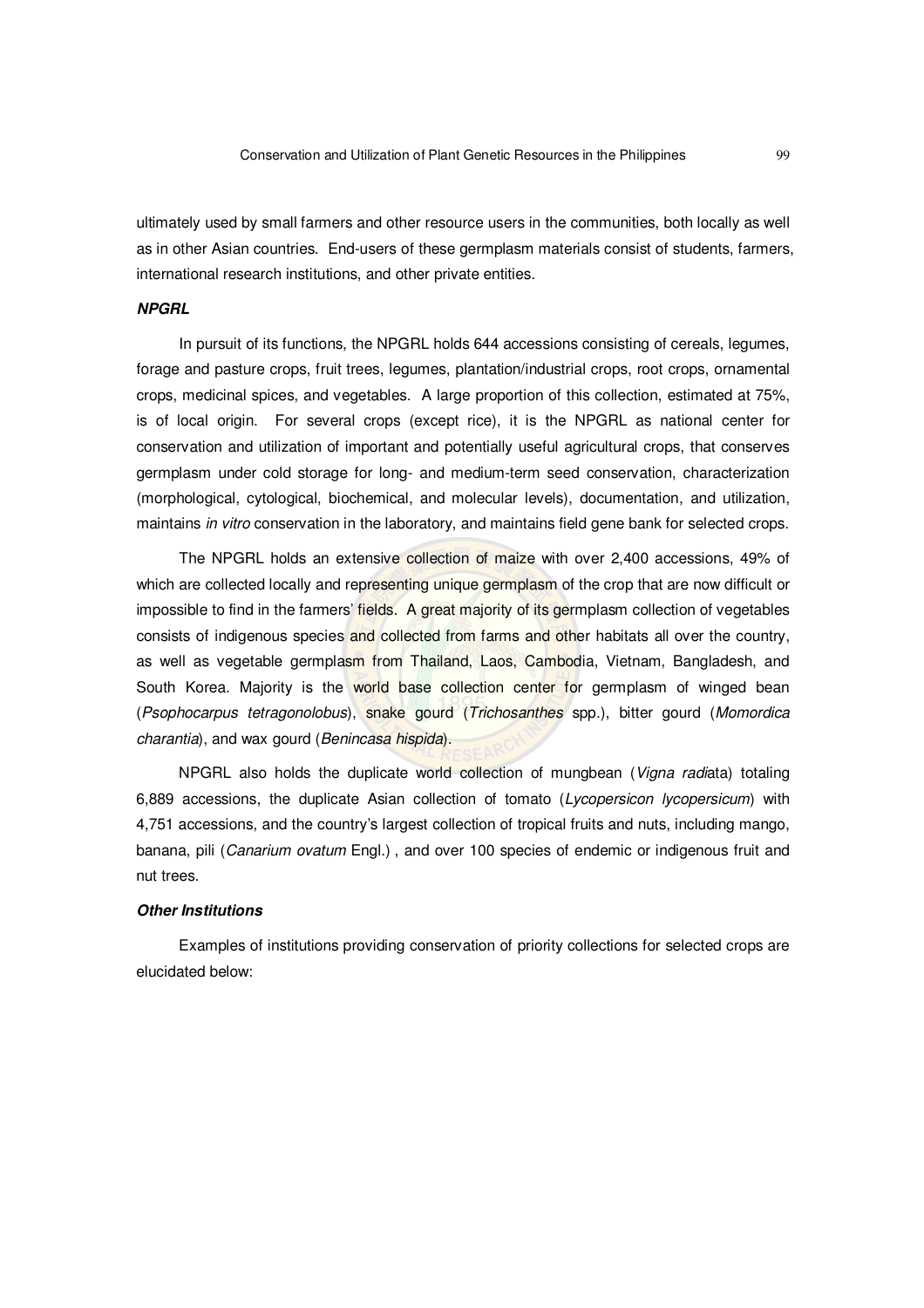#### **1. Rice**

The DA-PHILRICE does cold storage conservation, characterization, and evaluation of rice and maintains database for rice germplasm collection. Samples of germplasm are available through a standard material transfer agreement. Data on germplasm are available through the Germplasm Management System (GEMS). PhilRice conserves about 6,376 accessions (Eusebio and Lopez, 2002).

IRRI-GRC (Genetic Resource Center) collects, conserves, characterizes, evaluates and ensures the continued availability and exchange of rice genetic resources, and ecogeographic and agronomic data related to the germplasm in the International Rice Genebank Collection, in accordance with international conventions, agreements, and policies. IRRI distributes rice germplasm materials with conformity to all relevant national, international, and bilateral agreements and legislation (phytosanitary regulations, import/export regulations, appropriate Material Transfer Agreement (MTA). All data about the IRGC are publicly available on-line through the Internet.

The UPLB Department of Agronomy collects, characterizes, evaluates and conserves rice germplasm at short-term storage facility. It documents and makes available information on conserved materials.

Organized dissemination of improved rice germplasm and information is facilitated by the International Network for Genetic Evaluation of Rice (INGER), which makes sure that there is unrestricted, free and safe exchange of rice germplasm and the free sharing of information not only among NARES and IARC partners, but also with the private sector. There is also a joint initiative to strengthen partnership among rice research systems in Asia through the Council for Partnership on Rice Research in Asia (CORRA). The Council is the body that sets policy issues that run across the existing partnership mechanisms for rice research in Asia.

#### **2. Banana**

In the case of banana, the DA-BPI-DNCRDC maintains germplasm collection of banana, Conserves banana germplasm *in vitro* (slow growth), and maintains database for banana germplasm collection (MGIS).

Valmayor *et al. (2002)* accounted for 91 cultivars of wild and cultivated species classified according to the three-tier system: species, genome group, and cultivar. More than half (45) are *acuminata* clones. The hybrids, *Musa x paradisiaca* follow in importance with 29 varieties while 14 pure *balbisiana* are recognized. One *Musa fehi* clone and 2 unidentified accessions complete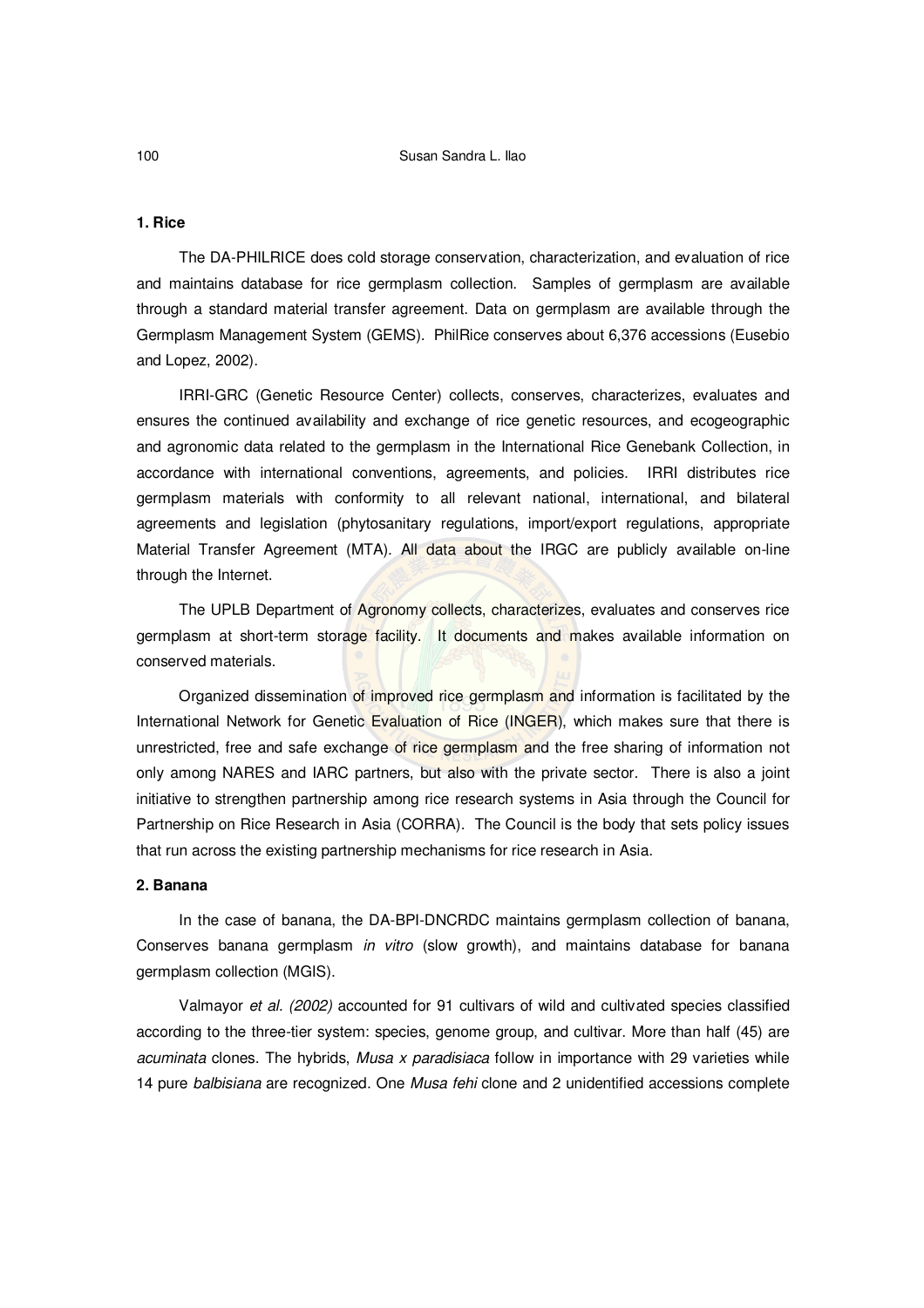the national banana variety collection lists. According to type and usage, dessert bananas are the most common with 47 cultivars. The cooking bananas with 34 clones are second in importance while 7 are classified as dual purpose, consumed either fresh or cooked.

Collaborative arrangements are made with the International Network for the Improvement of Banana and Plantain (INIBAP) of the International Plant Genetic Resources Institute (IPGRI) and the Southeast Asia Banana Germplasm Resources Center (SABGRC) based in the Bureau of Plant Industry – Davao National Crop R&D Center, Philippines and national germplasm centers maintaining banana germplasm in the region. INIBAP coordinates a global research effort on *Musa*, promotes and strengthens research collaboration in national and global levels, while SABGRC retrieves and collects all banana cultivars within the Southeast Asian region.

Strong collaboration with INIBAP has strengthened the country's banana germplasm conservation and utilization activities and consequently contributed significantly to the improvement of existing banana cultivars. INIBAP was instrumental in the maintenance of a regional banana germplasm in the country located at Davao, Philippines under the supervision of the Bureau of Plant Industry-Davao National Crop Research and Development Center. This Center serves as repository of important banana cultivars and accessions coming from different Southeast Asian countries. The Center maintains the banana field genebank using suckers as materials for replants. Eusebio and Lopez (2002) reported that there is a total of 205 accessions consisting of 88 from the Philippines; 45 from Papua New Guinea; 17 from Thailand; 5 from Indonesia; 22 from Malaysia; 32 ITC accessions and 4 reference materials are planted. For *invitro* genebank, a total of 147 accessions consisting of 64 from the Philippines; 33 from Papua New Guinea; 13, Thailand; 8, Indonesia; 18, Malaysia; 2 ITC accessions and 9 from IMTP Sigatoka Trial Phase II were reestablished.

Regional collaboration is enhanced through the Banana Asia Pacific Network (BAPNET), as INIBAP facilitates BAPNET activities in the following areas: germplasm management, information development and exchange, and strategic planning. Thus, regional priorities are established and reviewed regularly by the BAPNET secretariat. INIBAP also upgrades the capability of scientists/researchers and banana growers through trainings, particularly on the production and utilization aspects.

### **3. Root crops**

The Philippine Root Crops Research and Training Center (PRCRTC) at Leyte State University (formerly VisCA) and the BSU-NPRCRTC have regular programs on collection, maintenance, characterization and evaluation for sweet potato, cassava, taro, and other root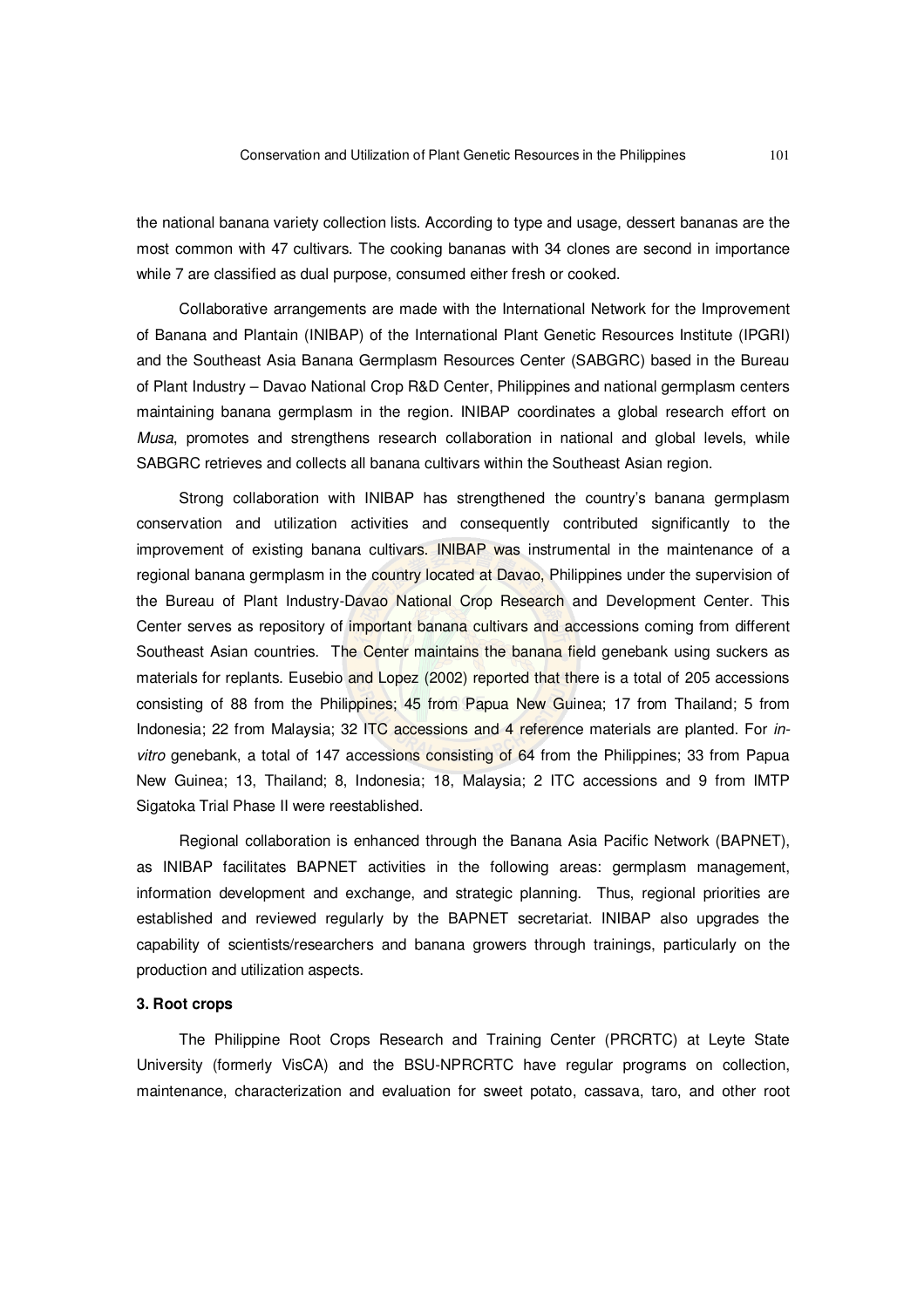crops. For instance, in the case of sweetpotato, LSU-PRCRTC and the BSU-NPRCRTC conserve germplasm in vitro (slow growth) and in field gene bank (FGB). Non-government organizations also initiated community-based projects to conserve PGR *in situ*.

There are 850 sweet potato accessions maintained in pots and 925 accessions maintained in plots. For cassava, 301 accessions maintained in the field composed of local, introduced and elite clones from the advance selection of materials from CIAT (Centro International de Agricultura Tropical) in Colombia. All accessions have been characterized based on IPGRI's descriptor list. For taro, 312 accessions are now being maintained in the field. The collection was substantially boosted by introduced varieties acquired from Indonesia, Malaysia, Thailand, Vietnam, and Vanuatu. For other root crops, PRCRTC has 35 arrowroot and 392 yam collections (Eusebio and Lopez, 2002).

Collaborative arrangements are made with the International Potato Center (CIP) through the Asian Network for sweet potato Genetic Resources (ANSWER). CIP supports germplasm conservation at national and global levels by monitoring duplicate collections, supplying clones as potential parent material for national breeding, providing training and expertise support in germplasm characterization. Sweet potato is one of CIP's mandate crops through which it seek to achieve food security and reduce poverty through scientific research and related activities. On the other hand, ANSWER employs various strategies (e.g. *ex situ, in vitro*, cryo-preservation) for the conservation of sweet potato genetic resources. ANSWER has also initiated capacity building among member-countries with regard to maintenance, characterization, evaluation and documentation of their respective sweet potato genetic resources.

#### **4. Coconut**

The DA-PCA maintains germplasm collection of coconut and does pollen and slow growth conservation of coconut and maintains database for coconut germplasm collection. The country holds the world's largest collections, now with a total of 256 accessions consisting of 106 talls, 52 dwarfs, and 98 hybrid lines (Rivera, 2006 personal communication). The LSU-NCRC and UPLB-Department of Horticulture maintain some coconut germplasm in relation to their crop improvement projects.

PCA reported that the agency's coconut accessions, including duplicates, are listed in the International Coconut Genetic Resources Database (CGRD) established by IPGRI-COGENT. The Philippine Coconut Authority has an ongoing project with IPGRI-COGENT on "Collection and evaluation of coconut cultivars and conservation of genetic resources" which enabled it to assemble the world's largest coconut collection.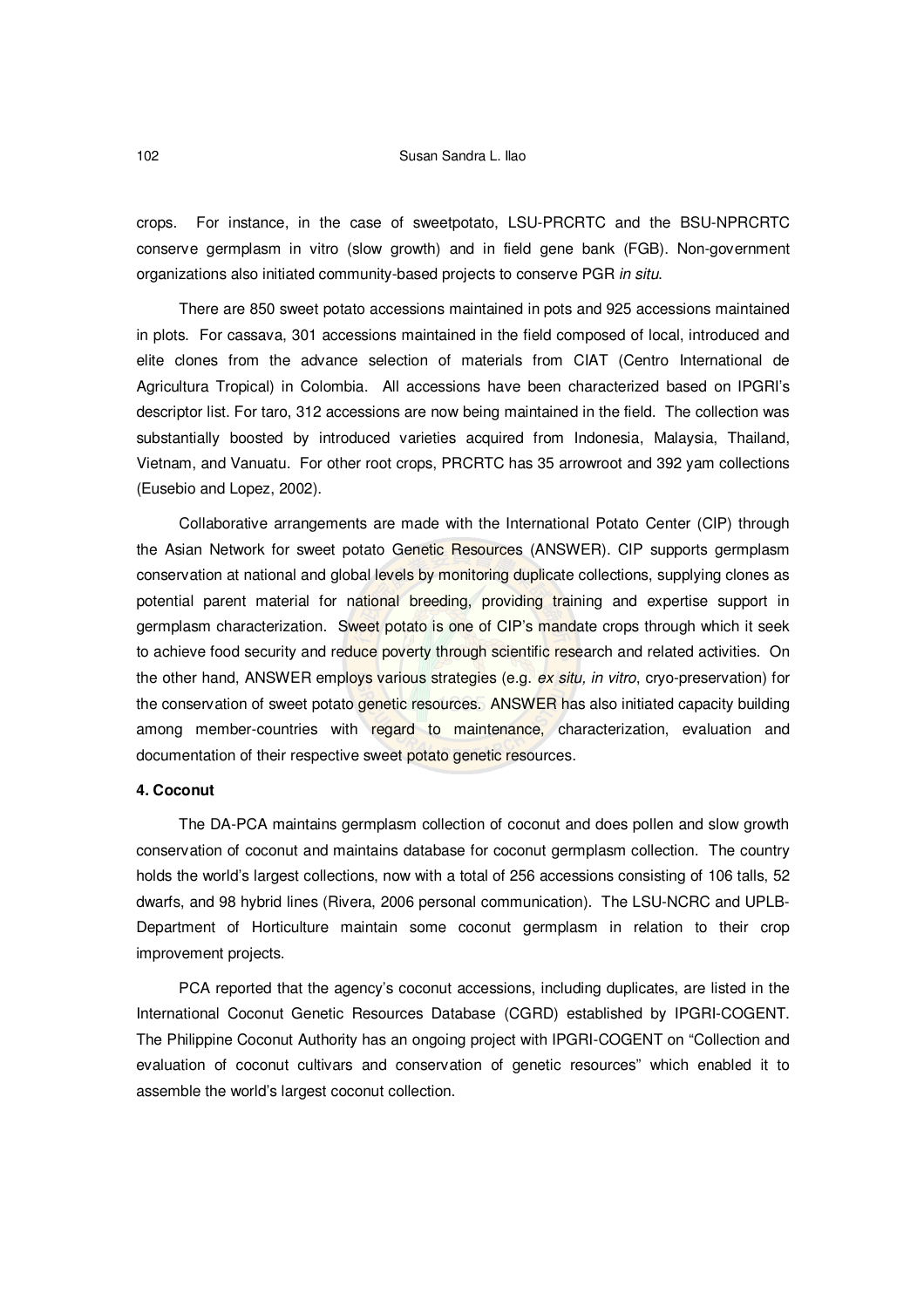The International Coconut Genetic Resources Network (COGENT) of IPGRI has a regional network in Southeast Asia. The coconut accessions of Southeast Asia are listed in the Coconut Genetic Resources Database (CGRD) established by IPGRI-COGENT.

A project on "*Poverty reduction in coconut growing communities"* in collaboration with IPGRI and other Asian countries, found that involving landowners in communities where most farmers are tenants is beneficial in promoting the diversity of coconuts and other crops. In most project sites, availability of space and tenurial status of farmers and their perceived benefits were major factors that dictated the extent of planting coconut seedlings, particularly the number of seedlings to be planted.

#### **5. Sugarcane**

Conservation of this crop involves a public-private sector partnership where germplasm collection is maintained both in a public specialized agency, the Sugar Regulatory Agency (SRA) and a newly created private institution tasked to pursue R&D activities in sugarcane, the Philippine Sugar Research Institute (PHILSURIN). The SRA-La Granja Research Center has a total of 1,244 collections with 590, foreign; 409, local; and 6 noble canes. On the other hand, PHILSURIN – Victorias Milling Corporation has about 1,000 germplasm collections, 50% of which are foreign.

#### *Special Projects*

# Government institutions augment and complement ongoing conservation efforts through special projects funded by other government agencies and/or in collaboration with the private sector, growers, industry stakeholders or foreign counterpart institutions. Such projects contribute immensely to the genetic resources collection, as well as in their characterization, evaluation and utilization.

In addition to the projects briefly mentioned earlier, other examples of special projects undertaken for conservation and development are the following:

*Investigation into the conservation of biodiversity of indigenous orchids using seeds* – this project collected and maintained 2,454 genotypes of indigenous orchids belonging to at least 181 taxa. In addition, a system of conservation of Philippine indigenous orchids using seeds has been developed adding new knowledge in orchid conservation.

*Varietal development of papaya* – 223 papaya germplasm materials were collected and used as sources of desired genes. The collections include 184 accessions from the different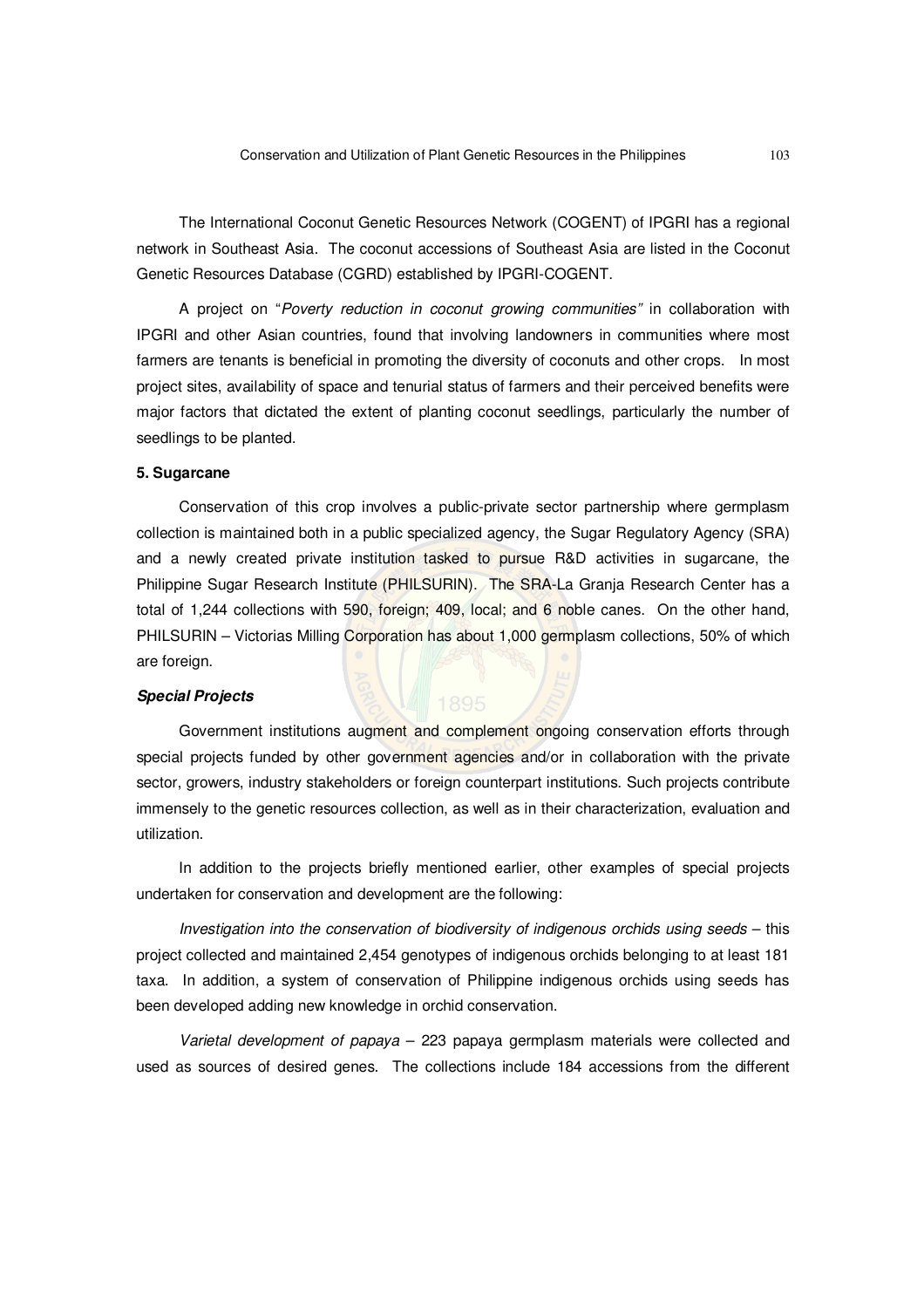regions of the country, and 39 accessions from Australia, Thailand, Malaysia, Sri Lanka, USA (Hawaii), and Indonesia Eusebio and Lopez, 2002). The genetic resources serve as gene pool wherein genes carrying desirable traits are utilized to increase yield, to improve quality, and to address specific problems such as adverse environments (saline, acidic, low fertility, high incidence of pest(s).

The two abovementioned projects received support from the Department of Science and Technology-PCARRD.

*Development of advanced technologies for germplasm conservation of tropical fruit species –* funded by ACIAR, this project enables IPB to develop protocols for cryo-preservation and alternative conservation and regeneration strategies, and testing of genetic fidelity of conserved materials.

*Conservation and use of tropical fruit species diversity in the Philippines –* jointly funded by IPGRI and DA-BAR, the project systematically collects, documents new and existing collections, provides improved guidelines for their management, and characterizes and evaluates the germplasm so that useful traits as well as valuable accessions are identified. The crops covered by the project include jackfruit and other *Artocarpus* species, pili (*Canarium ovatum*), mangosteen and other *Garcinia* species, and durian (*Durio zibethinus*). Collecting and exploratory expeditions resulted in the collection of 33 new durian accessions; likewise, 40 different tropical fruit species were found during a qualitative survey, 11 fruit species were evaluated using the descriptors for tropical fruits, and 20 pili accessions in Albay were characterized.

*Enhancing adoption of ICRISAT legume varieties and technologies in the Philippines –* in collaboration with various state universities and colleges and line agencies of the Department of Agriculture, the project aims to enhance the adoption of ICRISAT-bred peanut, pigeon pea, and sweet sorghum; introduce and fine-tune the associated technologies; and thereby also strengthen local regional capacity and collaboration.

*Safeguarding and preservation of the rice genepool* – a joint undertaking of IRRI and PhilRice which focuses on collection and *ex-situ* conservation of the wild and cultivated species and strengthening of germplasm conservation. The project is able to assemble 832 traditional rice varieties, and two wild rice species *Oryza meyeriana* and *O. officinalis* are being maintained at PhilRice – Los Baños (Eusebio and Lopez, 2002).

Moreover, PCARRD-DOST facilitated three new initiatives related to PGR conservation to commence in 2007. These projects are: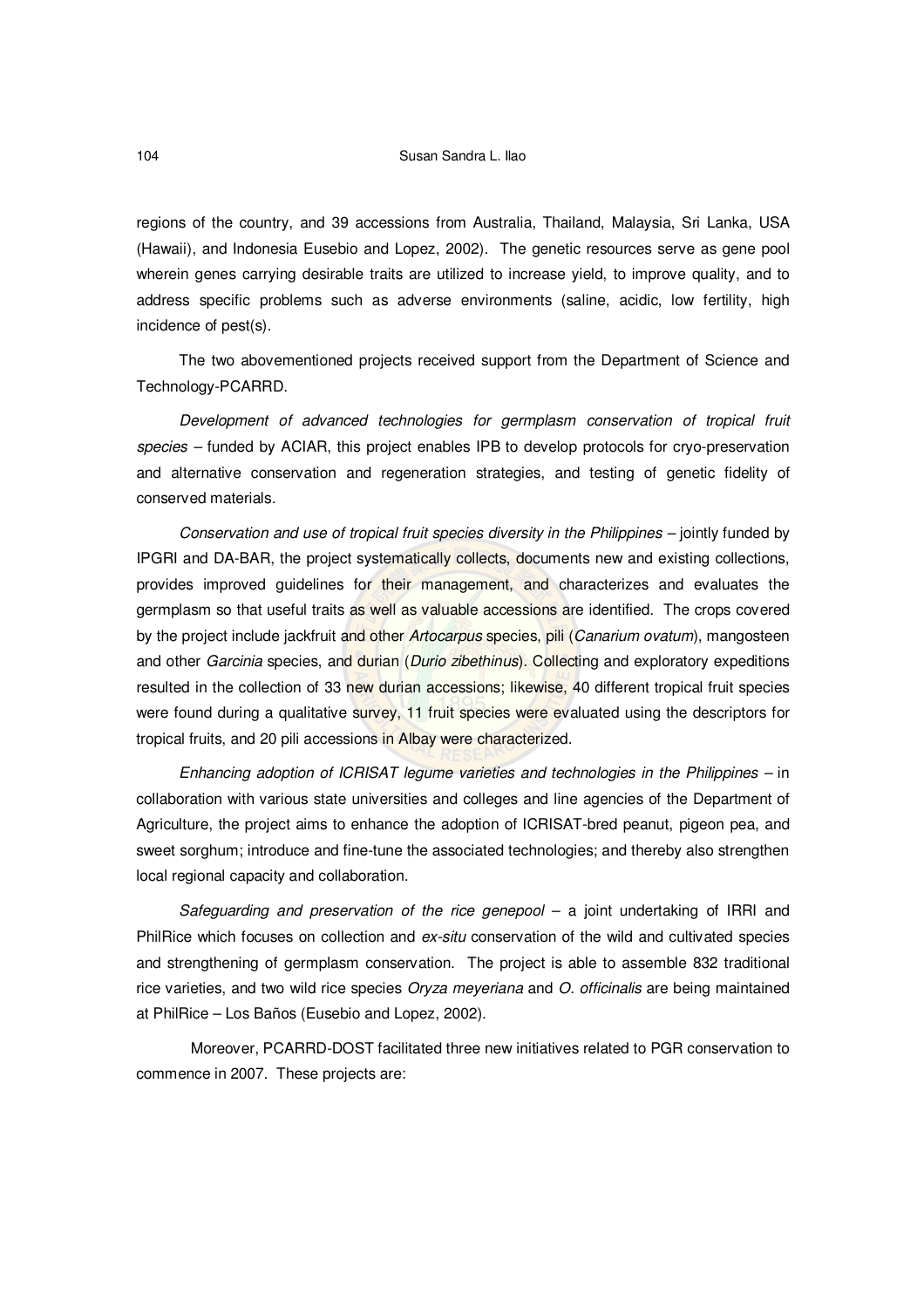*Collection, conservation, regeneration and re-introduction of indigenous orchids in selected protected natural habitats* – Applying the orchid germplasm conservation method previously developed in a PCARRD-funded project, "Investigation into the conservation of biodiversity of indigenous orchids using seeds", this project will collect and conserve seeds of indigenous orchids, concentrating on species in the Philippines cited by IUCN as critically endangered, endangered or vulnerable, or listed in the CITES database, to be used for additional source of regenerated plants. These will be regenerated into planting materials using *in vitro* protocols; and the plants will be re-introduced to selected protected habitats and home gardens in strategic areas of the country. Funded by DOST-PCARRD, this new project will reinforce the concept of conservation by enhancing the utilization of the indigenous orchid germplasm collection.

The re-introduction of indigenous orchids to home gardens, a novel concept in Philippine PGR conservation and management, would initiate the commercialization of indigenous orchids through family level operations. Likewise, it is expected that gathering of orchids from the wild would be reduced, as there will be alternative sources of plants derived from the laboratory or artificial sources. In addition, the new project can also link with concerned commercial gardens at or near the vicinity of the target sites to propagate and market the indigenous orchids derived from plants obtained from the project.

The project has social and economic value by providing livelihood opportunities; scientific value by giving scientists, breeders and researchers access to plants that they could work on as possible source of genotypes for improvement of the orchids; ecological value through the conservation of the indigenous orchids, especially the species that are threatened, endangered and vulnerable; and still offers to all the opportunity to appreciate the aesthetic value of these orchids. Home garden owners, ornamental plant growers, commercial garden owners, researchers, and plant breeders stand to benefit from the output of this project.

*Collection, evaluation, and utilization of exportable agricultural products* – this is a collaborative project of the government with the private sector. Breeders in various state colleges and universities in the Philippines, as well as from different countries, have developed many new crop varieties in the last five years. With a new paradigm involving private stakeholders, such as Mama Sita Foundation (MSF) and Exotica, instead of government research institutes, this project would make available the best of these varieties to the local growers who intend to have these grown in large scale for export. Since the private stakeholders are the primary users themselves, they have great determination to succeed and the willingness to commit funds and other resources. This project will collect, conserve and evaluate new varieties of selected crops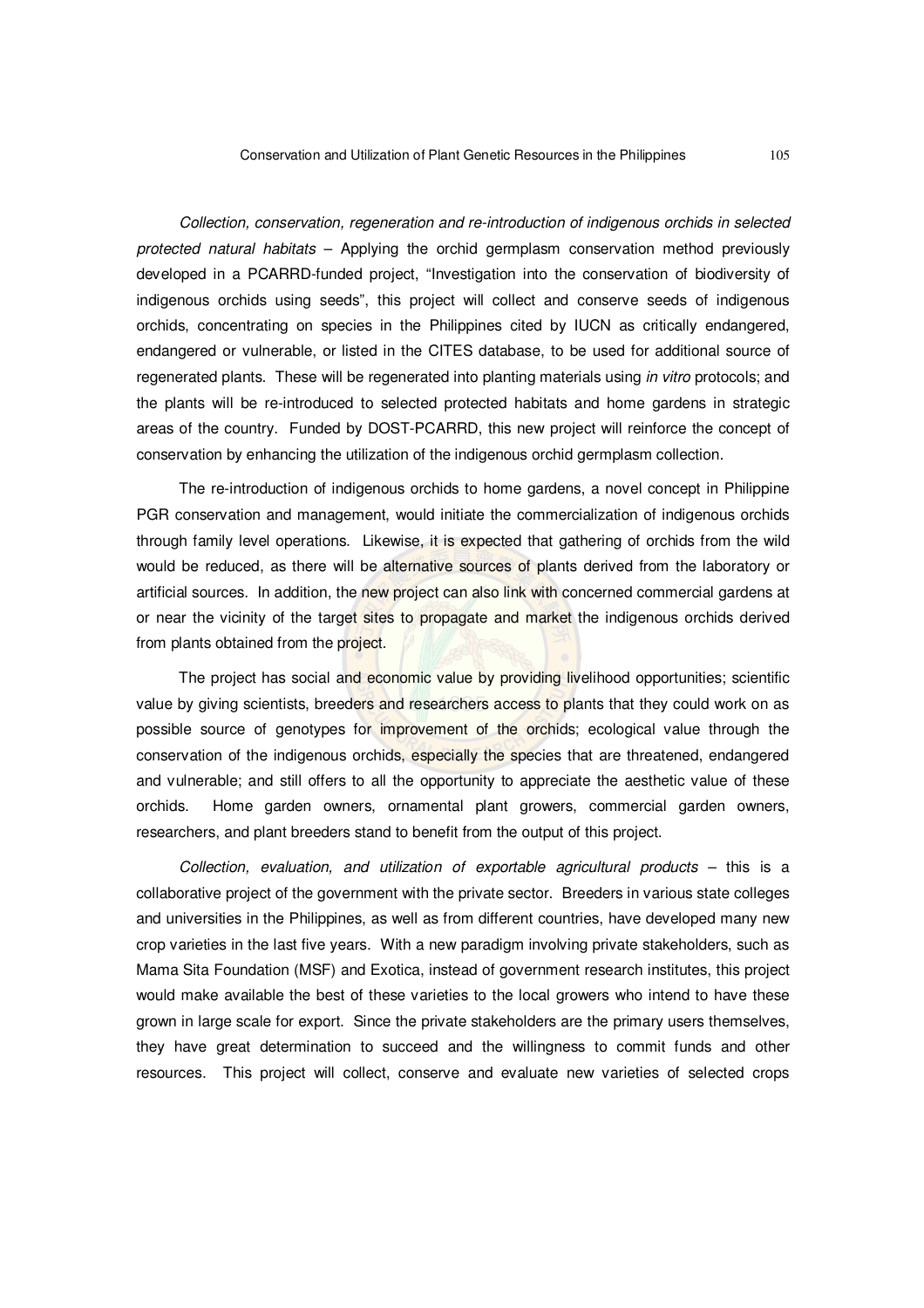#### 106 Susan Sandra L. Ilao

developed in other countries and those indigenous to the Philippines. Initially, some of the agricultural crops that will be collected, evaluated and utilized include fruit crops such as calamansi, peach palm, jackfruit, mangosteen, tamarind, mango, and guava.

*Varietal improvement of selected ornamental crops through gamma irradiation* – funded by DOST, this project will develop new or improved varieties of selected ornamental plants, such as *Spathoglottis* orchids, foliage-type anthuriums and Hoyas, using gamma irradiation. This project will generate a new technology on mutation induction of the ornamental crops, conserve rare species of the endangered one, and multiply newly discovered species or varieties for commercialization.

There are also sporadic studies on ethno-botany, and participatory inventory and conservation. Ethno-botanical studies in specific provinces identify the culturally significant plants and their uses as well as the farm technologies used and socio-cultural activities or traditions practiced by the indigenous people in the locality. Participatory inventory and conservation of endemic, endangered and economically important flora and fauna in selected forests are also conducted; a recent one is a study done by Amoroso *et al* (2003) in Mindanao.

Biodiversity conservation using ecosystem or landscape approaches that aim to successfully integrate strategies for conservation and development are usually conducted in protected areas. Classic examples of these types of research are (1) the SANREM-CRSP project that used the participatory approach in looking at the interdependence of ecosystems specifically the protected forest and the agro-ecosystems that extended outward, and (2) the SEARCA Biodiversity Research Program for Development in Mindanao, with funding support from the Netherlands (Arboleda, 2006). The project introduced a new approach to biodiversity research – one that is interactive, participatory, and multi-disciplinary, and used learning-based strategies to generate knowledge on biodiversity in general.

Other examples of how plant genetic resources of an institution are utilized specifically through development or generation of varieties benefiting farmers, growers and consumers of specific crops/commodities are cited below. The accessions acquired from the genebank or laboratory are evaluated, selected and either directly recommended as variety to the farmers or used in hybridization work.

Farmers have limited direct access to seeds stored at national genebanks. Desirable genes get to them through the approved varieties that are commercially available. In 2004, the National Seed Industry Council (NSIC) approved 42 new varieties for commercial planting, including the following: corn  $-16$  varieties; rice  $-8$  varieties; three each of sweet potato and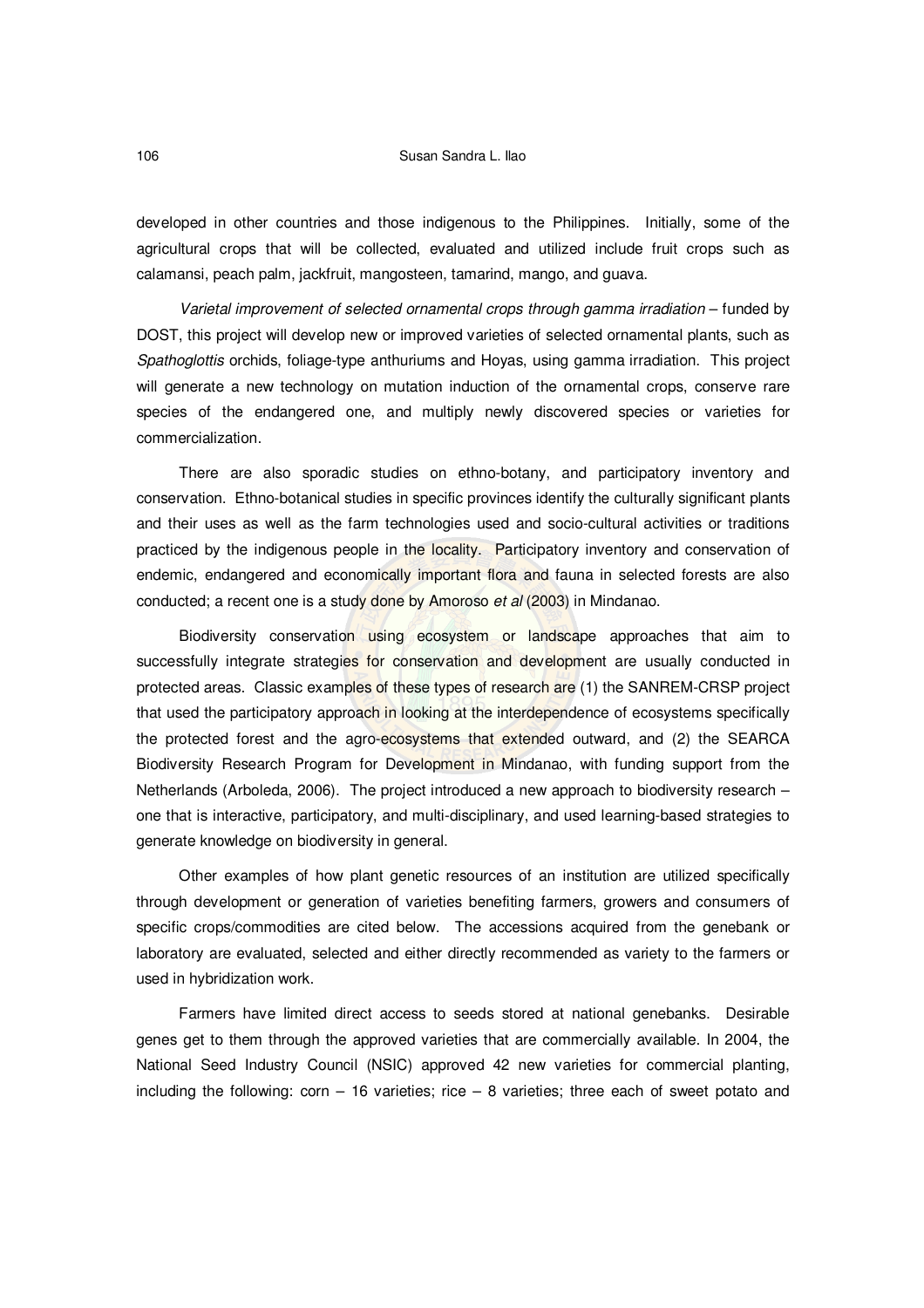mandarin; two each of tobacco, cassava, mango and tomato; and one variety each of potato, taro, mungbean, and pomelo. The respective characteristics of these varieties and the sources of planting materials are contained in a Seed Catalog published by the NSIC (Bureau of Plant Industry, undated). Prior to their approval, these varieties were tested in various locations for their agronomic and horticultural characteristics, and they were scientifically evaluated and documented against a given standard. A number of fruit varieties registered to the NSIC include those outstanding germplasm directly utilized as commercial cultivars. They can be grouped into (1) new varieties registered from direct utilization of the germplasm – consisting of 16 varieties from 11 fruit species, and (2) traditional and introduced varieties evaluated and registered, and now used as standard varieties by NSIC – consisting of 11 varieties from 8 fruit species (Catibog, 2006).

To ensure that approved varieties possess outstanding characteristics and adapted to farmers' conditions, the National Seed Industry Council through the Technical Secretariat and Technical Working Groups established standards and procedures before a variety gets approved for commercial release. The procedures include system of screening of entries, field testing and evaluation appropriate for the crop, gathering and analysis of data from different locations, selection of nominations, approval and release.

In addition to the public institutions involved in crop improvement, private entities also participate actively in crop development. Their activities began as importation and distribution of seeds (initially vegetable and ornamental seeds) and then later to actual breeding work. With the advent of hybrid corn and the growing acceptance of hybrids, big foreign companies entered into the picture and started to avail of the multi-location testing facility of the NSIC-TWG (Eusebio and Lopez, 2002).

Other activities on PGR documentation and database management, such as those concerning information, education and communication materials/information and communication technologies (IEC/ICT) include the preparation of a publication on "State of the art on Philippine PGR." This publication contains the status of PGR conservation and management in the country, with major inputs taken from the study and survey conducted by the NPGRL of the Institute of Plant Breeding, UPLB. Another one is the development of a database on germplasm through National Information Sharing Mechanism (NISM). The Philippine Bureau of Plant Industry leads in the development of the database. The activity is being coordinated by the FAO. According to Altoveros (2005), there are existing databases on banana, corn, coconut, rice, beans, Brassica, yam, and potato that can be accessed on-site and in some cases, through the internet.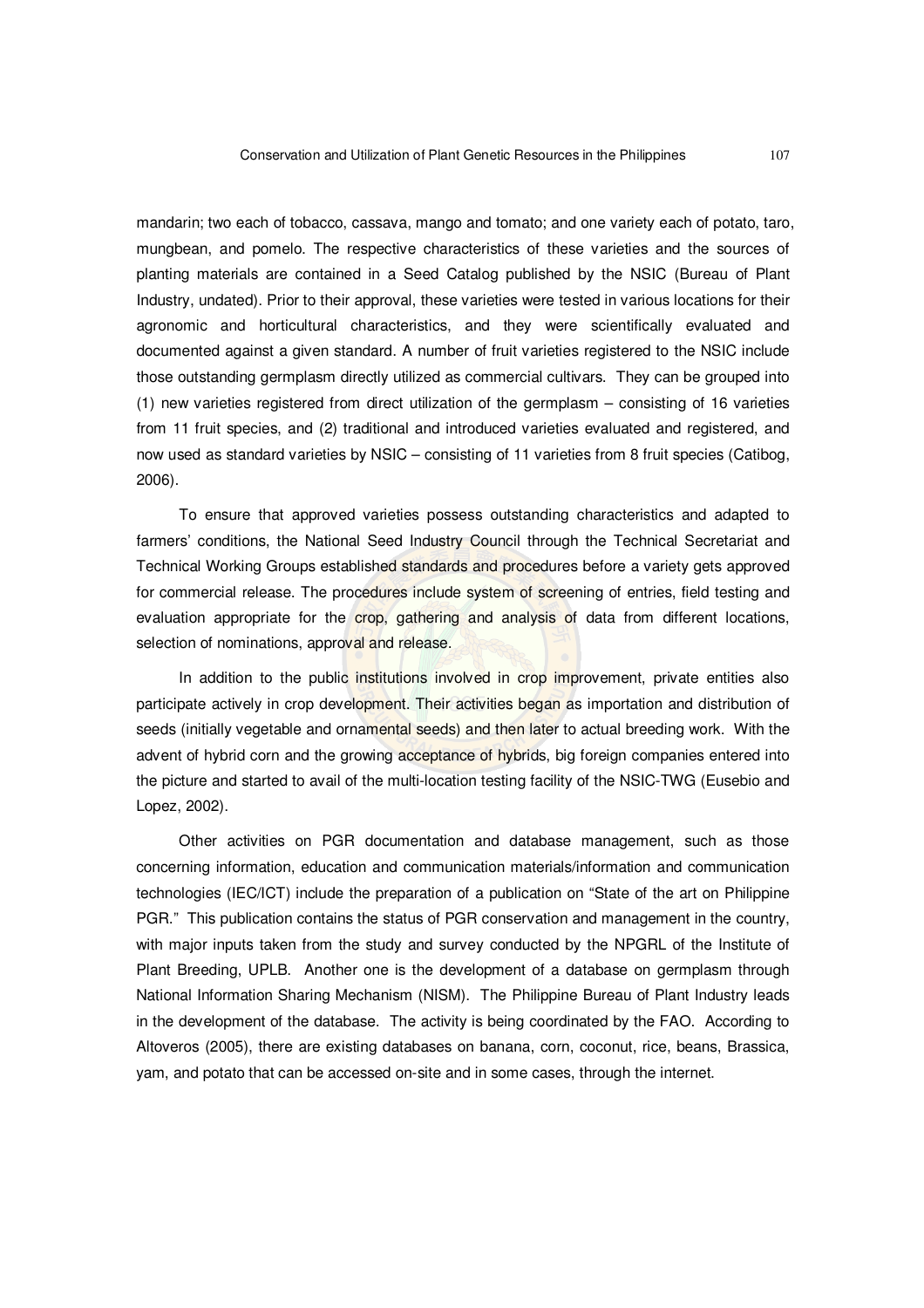#### *Capability Building*

To fast track training and enhance the capability of personnel involved in PGR conservation, trainings/workshops are conducted consisting of lectures and practical exercises on germplasm collecting, characterization at the morphological, cytological, chemical, and molecular levels; seed, field, and *in vitro* conservation of germplasm; regeneration protocols, documentation and information management; use of internet resources; and field visits to operational genebanks.

Pilot testing of on-line course on "International laws and policies on PGR" at U.P. Open University was started in October 2005. The course is a joint project of the University of the Philippines Open University and IPGRI. It includes 8 modules and is conducted for 16 weeks on distance mode. That is standardization of the curriculum, outline and syllabus for the introductory course on PGR conservation and management in four universities teaching the course (*UPLB, BSU, LSU, USM*).

#### *PGR R&D Management*

Reactivation of the National Committee on PGR (NCPGR). Cognizant of the importance of PGR in Philippine economy, there are ongoing efforts to reconstitute the NCPGR and continue/initiate collaborative efforts between/among three departments: Agriculture, Science and Technology, Environment and Natural Resources, and the national commodity centers and institutes, the academe, private sector and non-government organizations. This undertaking is envisioned to satisfy the felt need for a coordinative body that could unify all institutional efforts and direct the focus of PGR conservation and utilization. While there are existing programs, plans and strategies, the country has to put working mechanisms in place to effectively coordinate and manage all the efforts.

# **Enabling Policies and Legislations**

Recognizing the value of biodiversity and the need for wise utilization and conservation, policies and legislations have been and continue to be promulgated. Such policies are also spurred by the need to protect the right of communities and nations to their own biological resources. A milestone for PGR advocacy is the recent Senate approval of the International Treaty on Plant Genetic Resources for Food and Agriculture (ITPGRFA). PCARRD participated actively in this advocacy. The Treaty was approved on 28 August 2006, paving the way for the Philippines' accession to the Treaty on 11 September 2006. This marked the Philippines' entry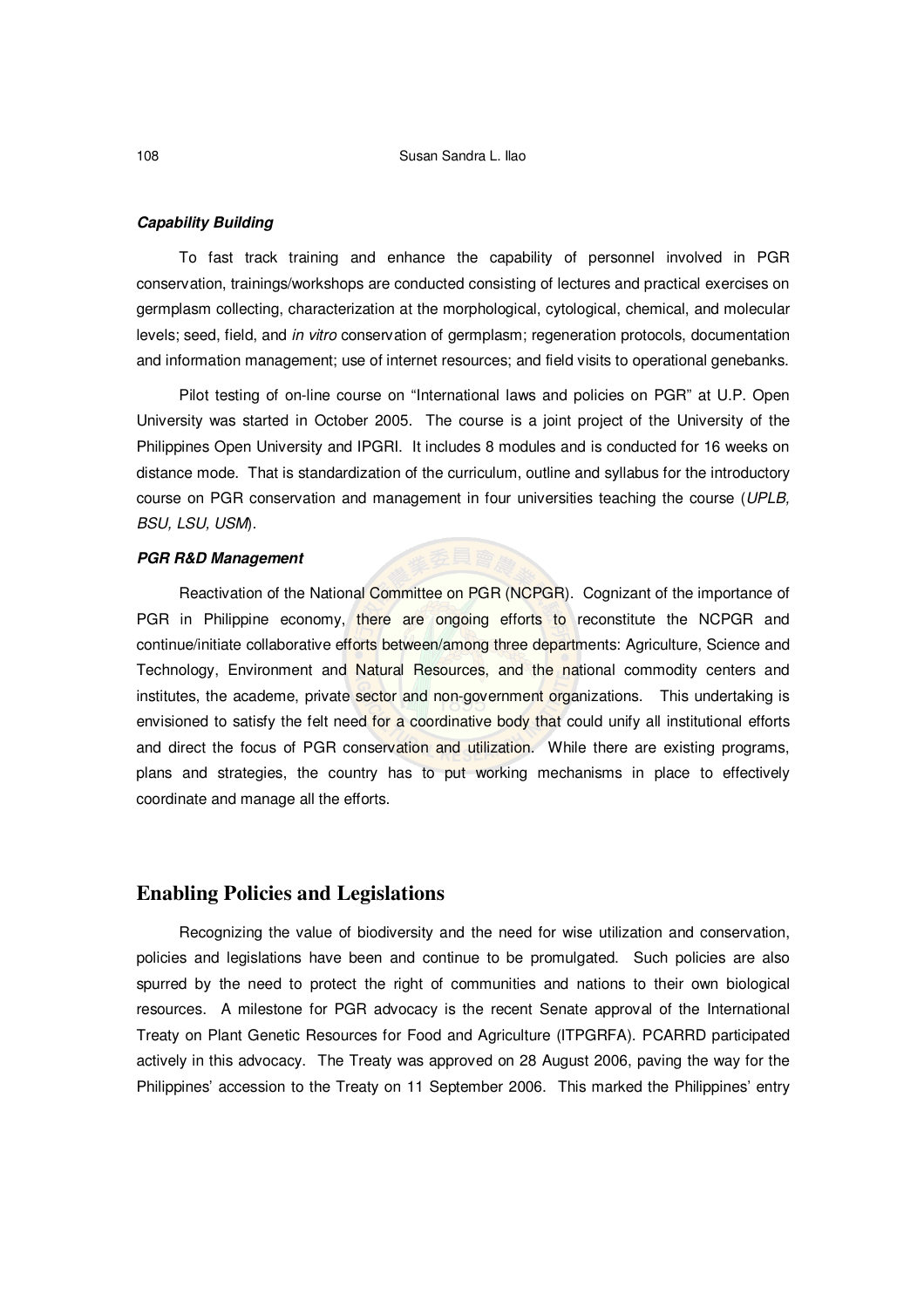into the community of nations in its efforts toward the conservation and sustainable use of PGR, and the fair and equitable sharing of benefits derived from their use. Also, this opened the country's access to the Global Crop Diversity Trust fund.

Other relevant policies and laws governing the protection of biological genetic resources and their habitats are the following:

*Conservation and Protection of Wildlife Resources and their Habitats* (*RA 9147*) – regulates access to genetic resources.

*Indigenous Peoples Right Act* (*IPRA Law, RA 8371*) – protects the right of the indigenous people to exclude others in exploiting natural resources within their ancestral domain. Also there is the Recognition, Protection and Promotion of the Rights of Indigenous Cultural Communities/ Indigenous Peoples and Creating a National Commission on Indigenous Peoples (*RA 9168*).

*Plant Variety Protection Act* (*RA 9168*) – local communities can document various plant materials into a registry of commonly known, publicly-used PGR. This registry will protect the use of these varieties.

*Establishment and Management of National Integrated Protected Areas System* (*RA 7586*) – provides for establishment and management of a comprehensive system which encompasses outstandingly remarkable areas and biologically important public lands that are habitats of various species of plants and animals.

*Seed Industry Act* (*RA 7308* – provides for the promotion and development of the Seed industry and the creation of the National Seed Industry Council.

*Traditional and Alternative Medicine Act* (*TAMA, RA 8423*) – gave rise to the Philippine Institute of Traditional and Alternative Health Care to formulate policies for the protection of indigenous and natural health resources an technology from unwarranted exploitation.

In addition, quarantine laws regulate the import and export of PGR to and from the Philippines, and the National Committee on Biosafety of the Philippines (NCBP) provides the framework for enhancing cooperation among various sectors in order to improve prevention, eradication and/or control of invasive alien species.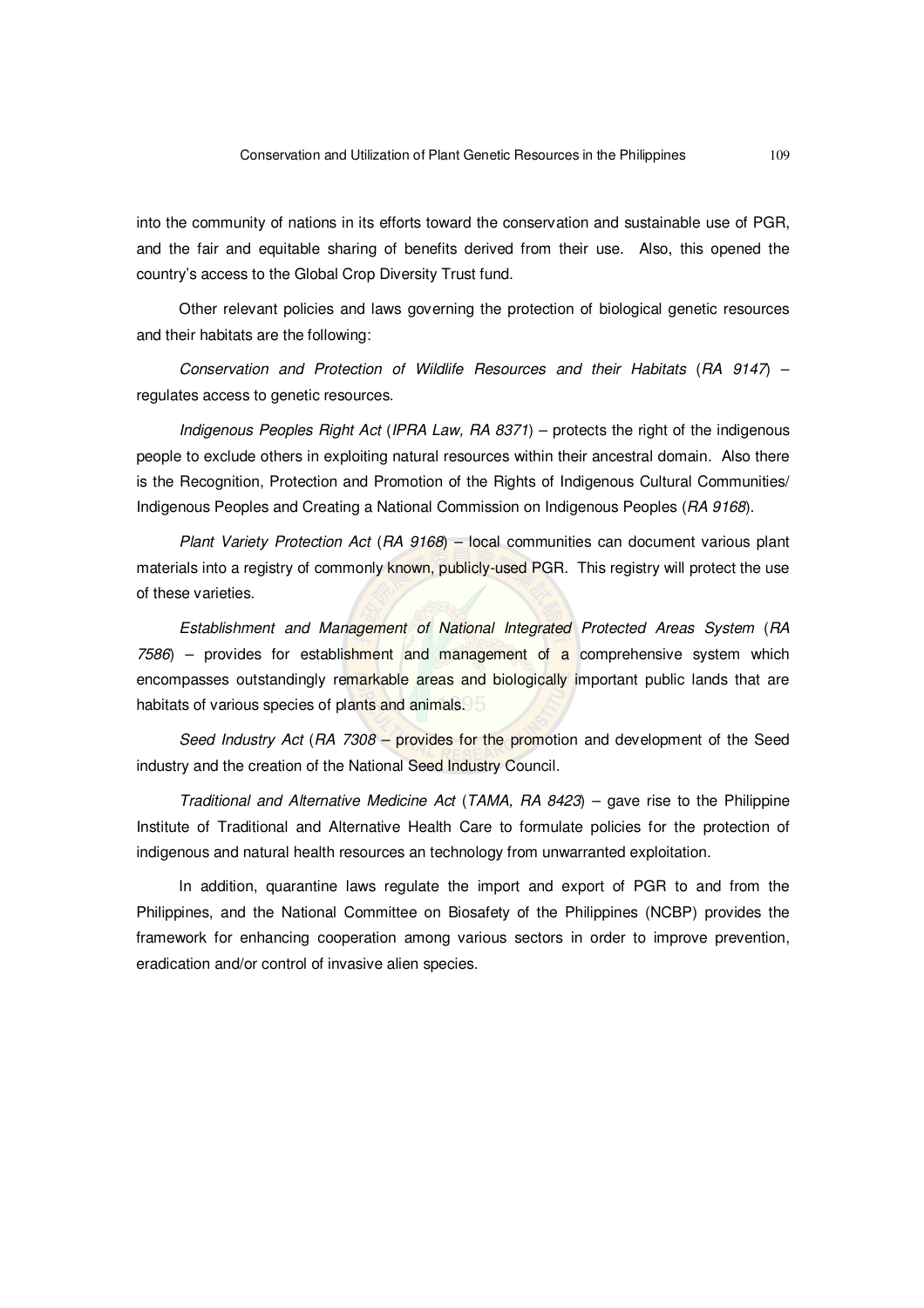# **Problems and Constraints in the Conservation and Utilization of PGR**

#### *Financial*

Unlike international institutions (e.g. IRRI) which have sustained funding, continuity of personnel and even personal dedication of staff, the public institutions that are holders of germplasm collections are beset by fund constraints and fast turnover of personnel that in turn lead to more limitations and technical problems.

#### *Technical (R&D and Capability Building)*

- 1. Sustained maintenance of project-based collected germplasm Germplasm collection as a component of crop improvement projects/programs is a strategy for enriching the *ex situ* collections. However, projects have definite life span, and after the project has been completed, some of these collections are lost due to lack of resources to continue maintaining them. This problem is particularly evident in crops that require *in vitro* conservation and regular field re-planting.
- 2. Lack of technologies/protocols for *in vitro* conservation suitable for specific crops Field conservation requires large area and exposes important collections to risk, but land is a scarce resource in experimental stations. Hence, *in vitro* conservation is needed but protocols are not available locally. Exchange of information and technologies should be promoted among member countries. A compilation of available technologies will go a long way to answer this need.
- 3. Need for rationalization of collections Resources invested for maintenance grow proportionately with the number of collections. To have a cost-effective use of resources, there is a need to minimize unnecessary duplication of genotypes that leads to increase in number of collections. Determining the important collections – what and where to collect and conserve, and how to conserve – is crucial.
- 4. Need for germplasm valuation, and economic value analysis and projection of existing germplasm collections – A conserved plant has social, economic, ecological and scientific value. There is a need to assess and present the value of PGR in a manner that is understandable to policymakers as they are involved in decision-making and resource allocation and to the layman or the public as they are part of the resource users. Case studies or documentation of success stories depicting how PGR have been utilized to increase productivity will also put more meaning to the conservation and utilization paradigm as truly integrated activities.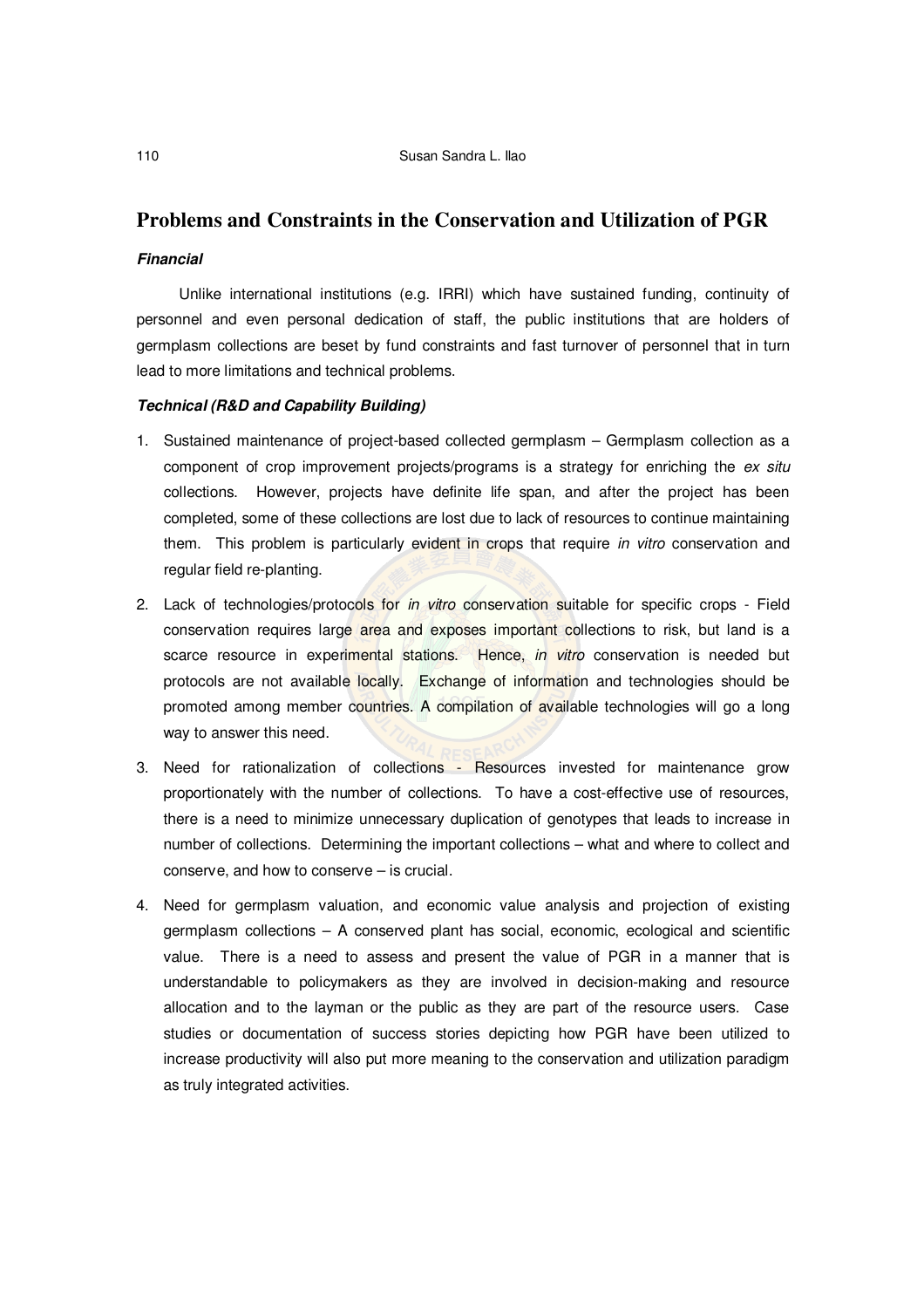5. Developing, establishing and adopting a database management system – A national inventory exists but this is not yet available on the web. There is no national documentation system yet. About 10% of existing PGR information is available in electronic format. Some institutions use descriptors and passport data but no standard is being followed. Use of passport data is not efficient in all institutions. Moreover, a webpage for PGR needs to be developed for inclusion in the existing websites of PCARRD-DOST, UPLB-IPB, and DA. Concomitantly, training of focal persons involved in database management should keep pace with the database system used, not only locally, but also in the regional and global arena.

### *Management/Institutional*

- 1. Lack of national PGR program A national PGR program has not been formally established, but genebanks with national PGR responsibility exist. Management of PGR initiatives lacks sustainability and leadership. PCARRD is providing leadership of the PGR ad hoc committee (specifically for PGR for food and agriculture) only at the interim until the lead agency is identified.
- 2. Need to satisfy the manpower requirements and upgrade facilities in a recent mini-survey, PGR experts identified the need for recruitment of additional staff, upgrading of farm equipment to improve field genebank maintenance, upgrading of greenhouse and nursery, and upgrading of in vitro facilities. In addition, stability and sustainability of conservation infrastructures in the face of *force majeure* will be given serious attention. DENR (2005) reported that approximately 27.3 % of the country is vulnerable to drought, alternating with yearly floods and typhoons, causing serious land degradation and declining land productivity. A recent case in the country dramatizes the effect of such natural calamities on PGR conservation – in October 2006, a strong typhoon ("Milenyo" – international code name "Xangsane", with a velocity of about 190 kph) hit Luzon and severely wrought damage to the NPGRL genebank building and its facilities. The two-meter high mud and floodwater damaged the service units located at the ground floor of the building, including the seed research unit, morpho-anatomical unit, the germplasm documentation unit, and the greenhouse for asexually propagated germplasm.
- 3. Need for integration of different conservation efforts into the development plans of local government units that host biodiversity areas – there is a need to put biodiversity conservation in general into the mainstream of community development. Local government officials must also make decisions on how to balance the need to conserve biodiversity and protect the environment with the need for national development and poverty alleviation.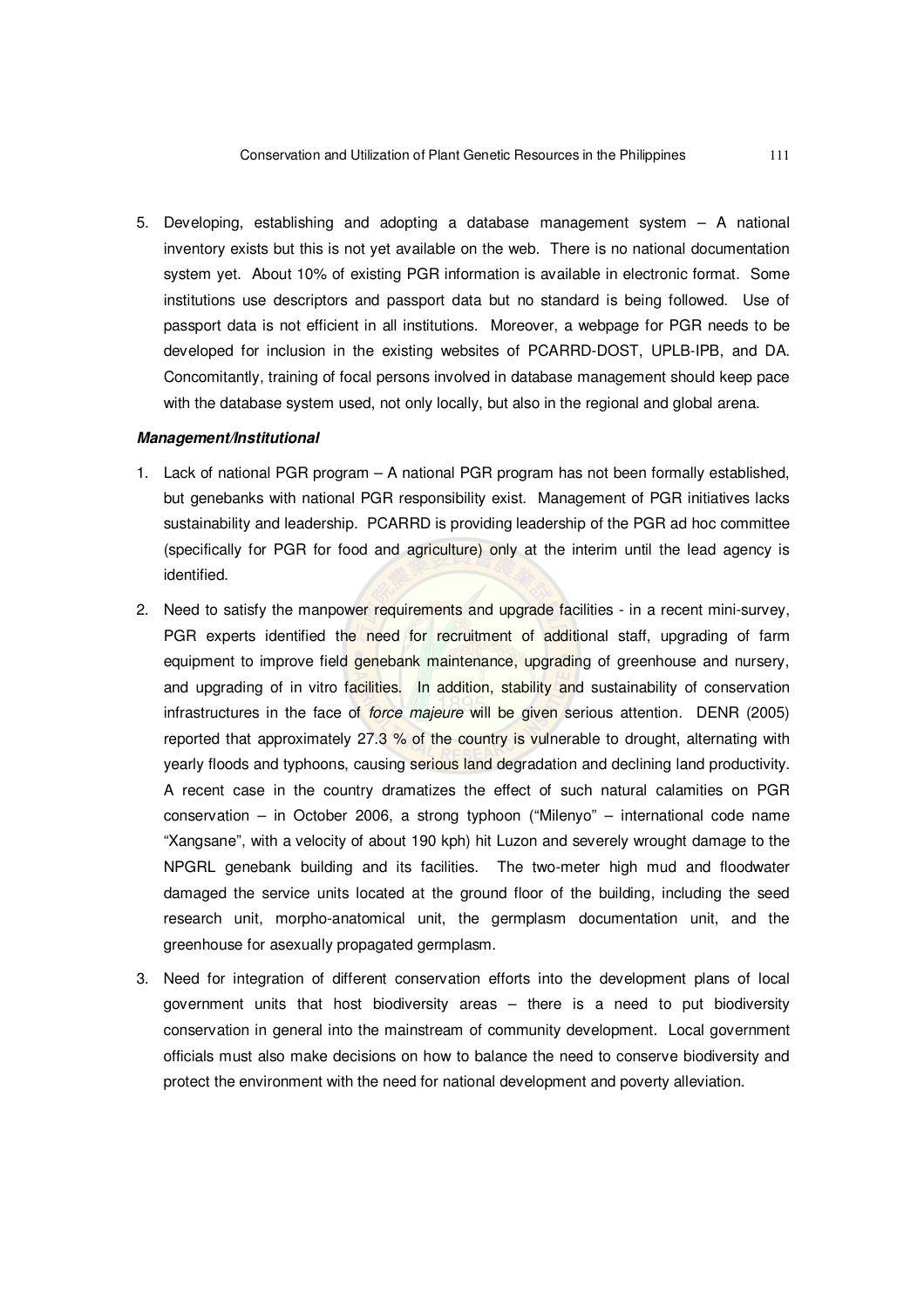4. Lack of awareness of the importance (value and use) of PGR to the economy and national security – There is a need to enhance public awareness and participation in the conservation and wise utilization of PGR.

# **Directions, Opportunity & Plans**

# *Directions*

PCARRD crafted the Integrated S&T Agenda for 2006–2010 that will set the direction of S & T activities and investment patterns in the next four years. The PCARRD S&T Agenda includes enhancing conservation and improvement of PGR among the priority R&D agenda to address the following thematic areas: natural resource management and sustainable development, poverty alleviation, frontier and cutting edge science, and food security.

Specific R&D areas include germplasm collecting, conservation and maintenance; varietal improvement; and development of new varieties through molecular studies and genetic engineering. These R&D areas will focus on the specific crops and products (Table 2). These crops include the following: Export fruit crops – mango, banana, papaya, pineapple, pili, durian, jackfruit, pomelo; Vegetables; Root crops – yam, sweet potato, cassava; Industrial crops – coffee, abaca, rubber; Coconut and oil palm; Ornamental plants; and Sugarcane.

#### *Opportunities & Plans*

Genebanks, the enabling policies and laws, the farmers' action on conserving and using diversity and the farm production technologies that they adopt, as well as the consumers' choices for diversity in their food provide opportunities for securing food in the future. The strategies for PGR conservation and utilization will depend on the choice of the country and responsible institution. Major considerations for decision-making are usually resources, limitations, and capabilities. Funds for genebank maintenance are very limited. Each institution has to prioritize projects, define roles and deliverables.

The decision on what crops to collect and conserve, and how to conserve them takes into consideration the national importance of the crops in terms of comparative advantage and importance of collection; vulnerability or threat of genetic erosion to *ex-situ* collection, and the need for utilization and crop improvement. To cite an opportunity for such decision-making process, was a collaborative undertaking through RECSEA-PGR, wherein prioritization was done in 2005 involving 13 crops; the crops were ranked using the following as indicators of importance: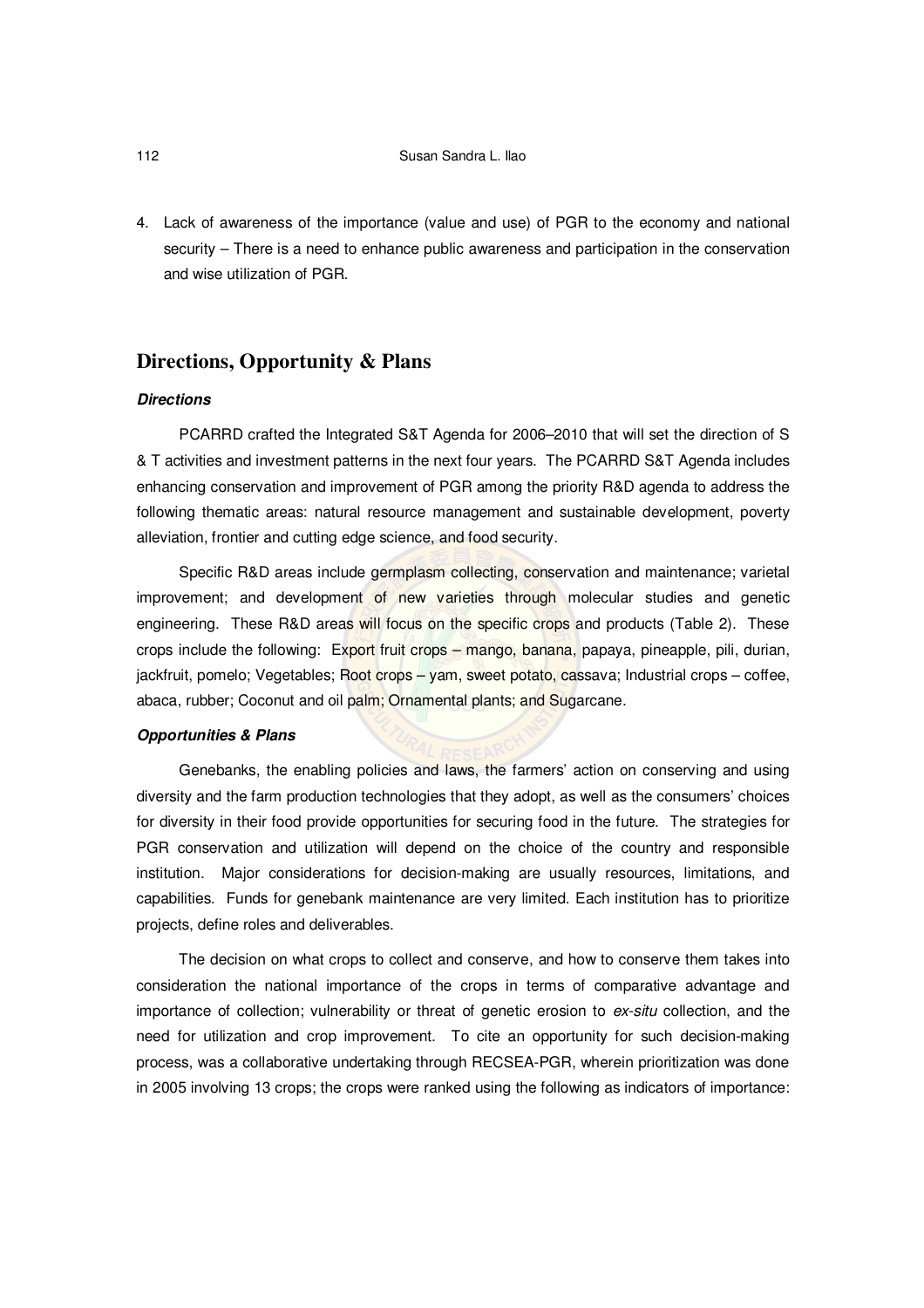the country is a primary or secondary center of diversity for the crop, food security (it is a staple crop), agricultural development (it is a source of livelihood), income generation (it is an export or industrial crop). That process resulted in the following prioritization: rice, mango, coconut, banana, sweet potato, cassava, yam, potato, citrus, Brassica, beans, peas, and breadfruit.

In the case of field genebanks, a long-term option for some collections is to keep all materials and not focus on traditional varieties or those collected from the field. This means including traditional varieties, breeding lines, wild relatives, and obsolete varieties.

In database development and management, whatever database will be established and used should be able to synchronize or be consistent with regional and global databases.

To address the aforementioned needs, problems and issues facing PGR conservation and utilization and take advantage of favorable opportunities, some activities will be more vigorously pursued with concerted effort of key players, stakeholders and resource users. Following are future activities cited by Catibog (2006), the Philippine Country Report to the ICPGR, DENR (2005), and those raised by PGR experts and stakeholders in recent fora:

To enhance PGR management and capability building, a strong national PGR program will be developed that would harmonize the efforts of stakeholders from public and private sectors, and a coordinated networking system will be established and promoted. Cold storage facilities will be rehabilitated and upgraded. Education and formal training of PGR workers will be expanded and improved. Information exchange regarding PGR between the agriculture and natural resources sectors will be enhanced. Standard descriptors and appropriate characterization paraphernalia, such as refractometers and color charts, will be provided to germplasm-holding institutions. Consultations with stakeholders, non-degree trainings/workshops on PGR conservation, and IEC campaign promoting PGR activities as well as the importance and value of PGR conservation to increase public awareness will be continuing activities.

Packaging of focused project proposals for funding through the Global Crop Diversity Trust and other donors will be done. Product development would add value to PGR conservation through utilization. PGR research will focus on regeneration of accessions of low viability; development and utilization of standard documentation system for germplasm collections; promotion of the utilization of outstanding genotypes from genebanks; germplasm utilization through biotechnology; identification and utilization of potential wild and endangered species; further evaluation of the germplasm collections with respect to pest and disease reactions, biotic and abiotic stresses, and product quality; re-introduction of propagated endemic and rare plants; landscape approach to investigate interactions of natural, socio-economic and cultural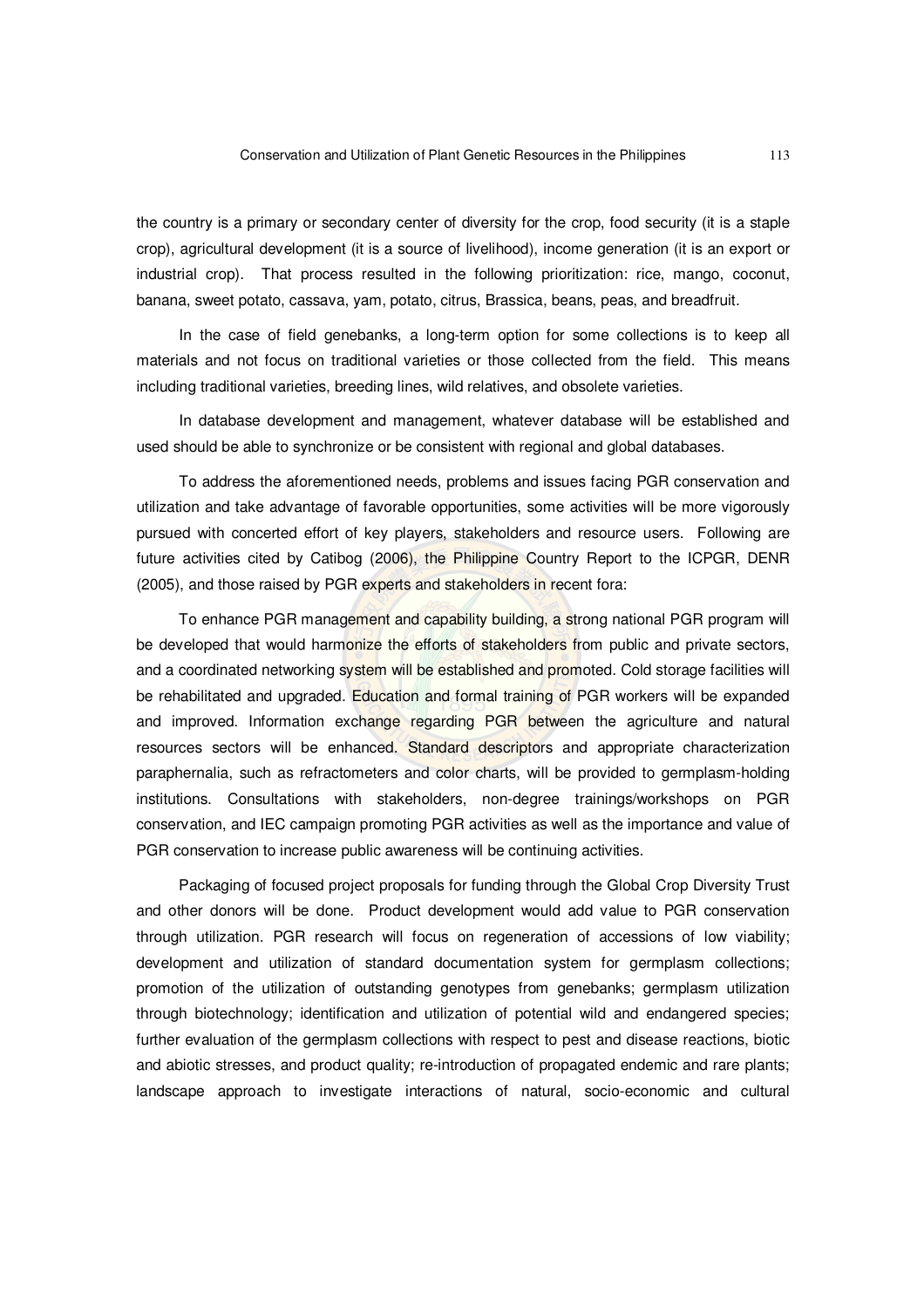components of the ecosystem (spanning upland an lowland terrestrial ecosystems) to provide holistic analysis on effects to PGR diversity; development/promotion of informal systems of PGR conservation involving individual farmers, households and select groups to complement formal institutional conservation efforts; and farmer-participatory research.

The following table is R&D agenda: enhancing conservation and improvement of PGR.

| Crop                          | <b>Product</b>             | <b>R&amp;D Area</b>                                                               | <b>Thematic Area</b>                                                                                     |  |  |
|-------------------------------|----------------------------|-----------------------------------------------------------------------------------|----------------------------------------------------------------------------------------------------------|--|--|
| <b>Exportable Fruit Crops</b> |                            |                                                                                   |                                                                                                          |  |  |
| Mango                         | Fresh fruits               | Germplasm collection,<br>conservation and maintenance                             | Natural resources<br>management and sustainable<br>development                                           |  |  |
| Banana                        | Fresh fruits:<br>varieties | Germplasm collection,<br>conservation and maintenance                             | Natural resources<br>management and sustainable<br>development                                           |  |  |
| Papaya                        | Varieties                  | Varietal improvement/ germplasm<br>conservation and management                    | Poverty alleviation and food<br>security; Natural resources<br>management and sustainable<br>development |  |  |
|                               |                            | Development of new varieties thru<br>molecular studies and genetic<br>engineering | Frontier and cutting edge<br>science                                                                     |  |  |
| Pineapple                     | Fresh fruits               | Germplasm conservation and<br>maintenance                                         | Natural resources<br>management and sustainable<br>development                                           |  |  |
| Pili                          | Varieties                  | Germplasm conservation and<br>maintenance                                         | Natural resources<br>management and sustainable<br>development                                           |  |  |
| Durian                        | Fresh fruits               | Germplasm conservation and<br>maintenance                                         | Natural resources<br>management and sustainable<br>development                                           |  |  |
| Jackfruit                     | Varieties                  | Germplasm conservation and<br>maintenance                                         | Natural resources<br>management and sustainable<br>development                                           |  |  |
| Pomelo                        | Fresh fruits               | Germplasm conservation and<br>maintenance                                         | Natural resources<br>management and sustainable<br>development                                           |  |  |
| Vegetables                    | Fresh<br>vegetables        | Germplasm collection,<br>conservation and maintenance                             | Natural resources<br>management and sustainable<br>development                                           |  |  |
| Yam (ubi)                     | Planting<br>materials      | Germplasm collection,<br>conservation and maintenance                             | Natural resources<br>management and sustainable                                                          |  |  |

Table 2. Priority R&D agenda, crops and products relevant to PGR conservation and utilization (2006-2010).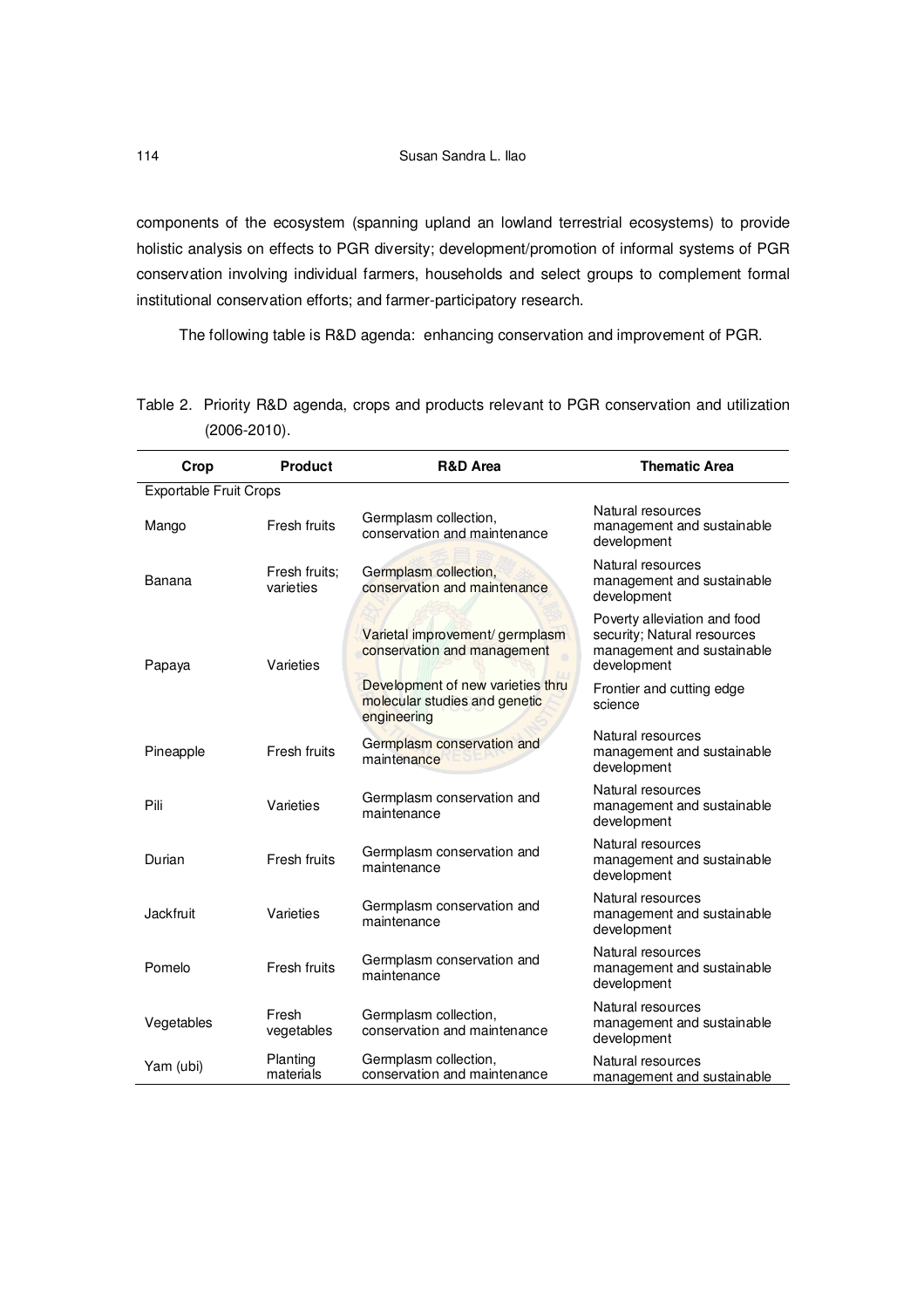|                      |                       |                                                            | development                                                    |
|----------------------|-----------------------|------------------------------------------------------------|----------------------------------------------------------------|
| Sweet potato         | Planting<br>materials | Germplasm collection,<br>conservation and maintenance      | Natural resources<br>management and sustainable<br>development |
| Cassava              | Planting<br>materials | Germplasm collection,<br>conservation and maintenance      | Natural resources<br>management and sustainable<br>development |
| Coffee               | Planting<br>materials | Germplasm conservation and<br>management                   | Natural resources<br>management and sustainable<br>development |
| Abaca                | Varieties             | Germplasm collection,<br>conservation and maintenance      | Natural resources<br>management and sustainable<br>development |
| Rubber               | Varieties             | Germplasm conservation and<br>maintenance                  | Poverty alleviation and food<br>security                       |
| Coconut              | Planting<br>materials | Germplasm conservation and<br>maintenance                  | Natural resources<br>management and sustainable<br>development |
| Oil palm             | Fresh nuts            | Germplasm collection,<br>conservation and maintenance      | Natural resources<br>management and sustainable<br>development |
| Ornamental<br>plants | Varieties             | Germplasm collection,<br>conservation and maintenance      | Natural resources<br>management and sustainable<br>development |
| Sugarcane            | Muscovado             | O<br>Germplasm collection,<br>conservation and maintenance | Natural resources<br>management and sustainable<br>development |

Source: PCARRD (2006).

# **References**

- 1. Amoroso, V.B., C.B. Amoroso and J.A. Escarlos, Jr. 2003. Participatory inventory and conservation studies of endemic, endangered and economically important flora and fauna in selected forests of Mindanao. Paper presented during NSARRD, 10 November 2003, Manila Hotel.
- 2. Arboleda, L.P. 2006. Undertaking biodiversity research to address development needs. 2006. SEARCA Policy Brief Series 2006-2.
- 3. Bureau of Plant Industry National Seed Industry Council. (Undated). 2004 Approved and Registered Crop Varieties.
- 4. Catibog, N.A. 2006. Status of plant genetic resources conservation and utilization in the Philippines. Paper presented at the 1<sup>st</sup> APEC workshop on Effective Genebank Management